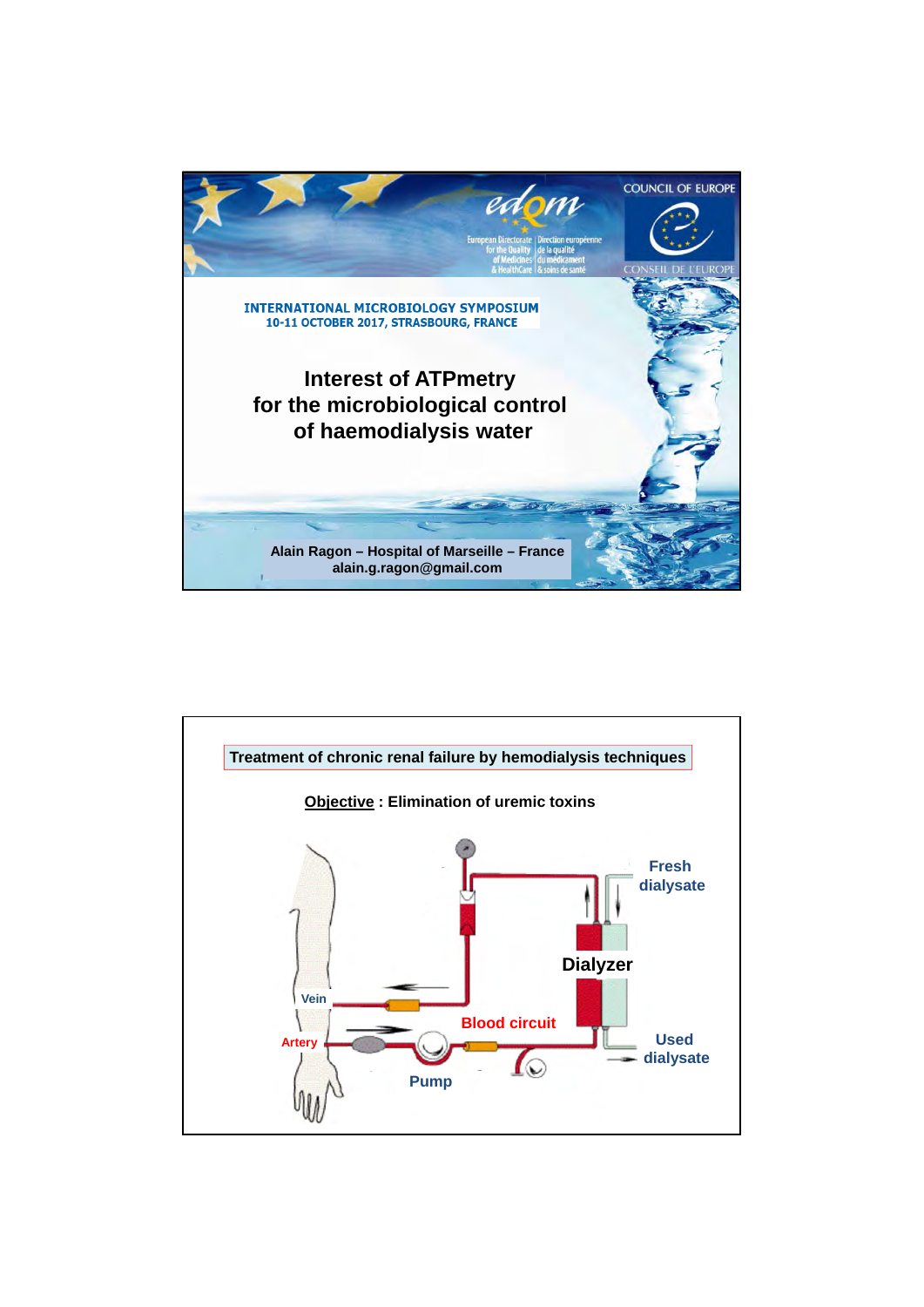

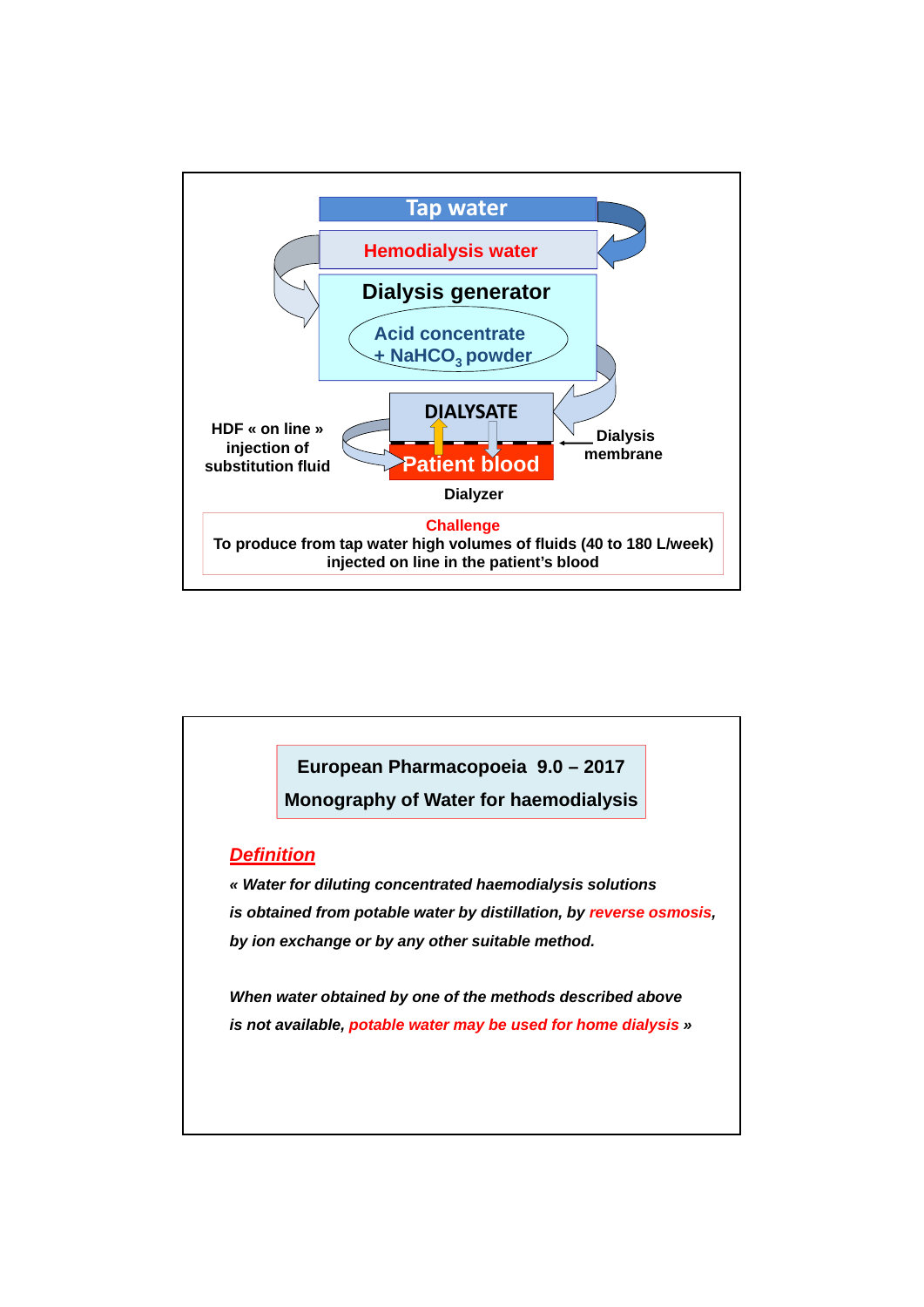

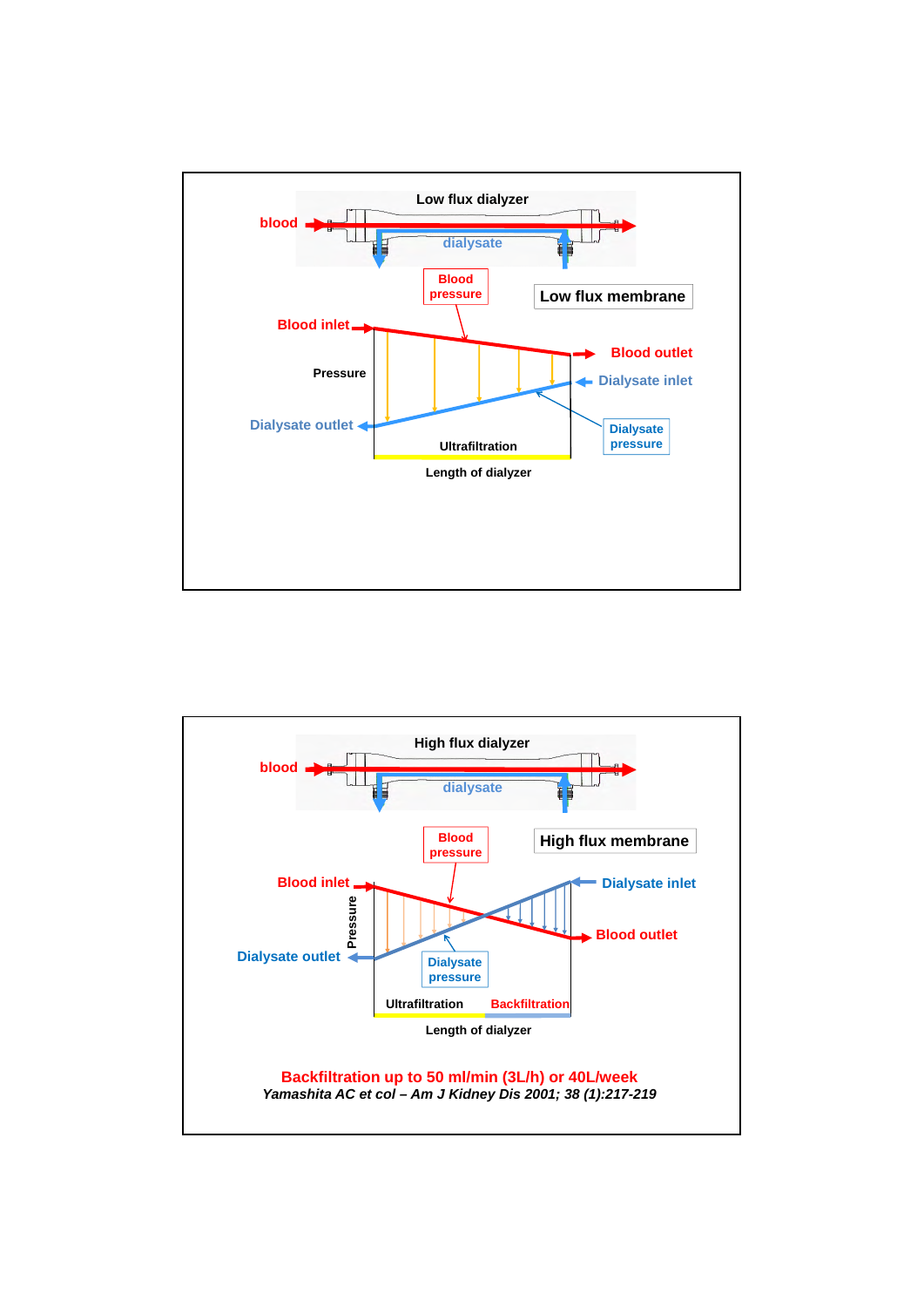

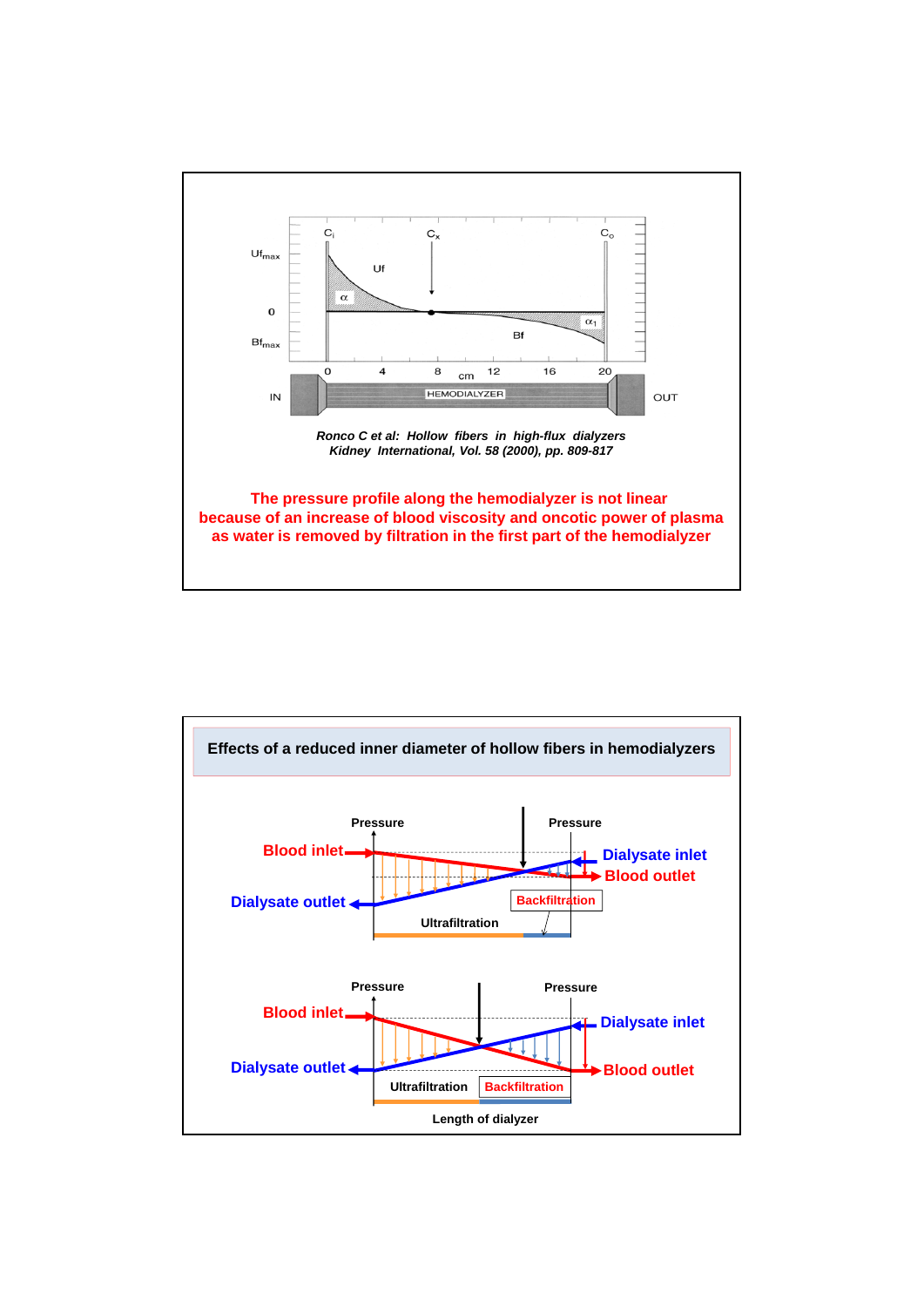

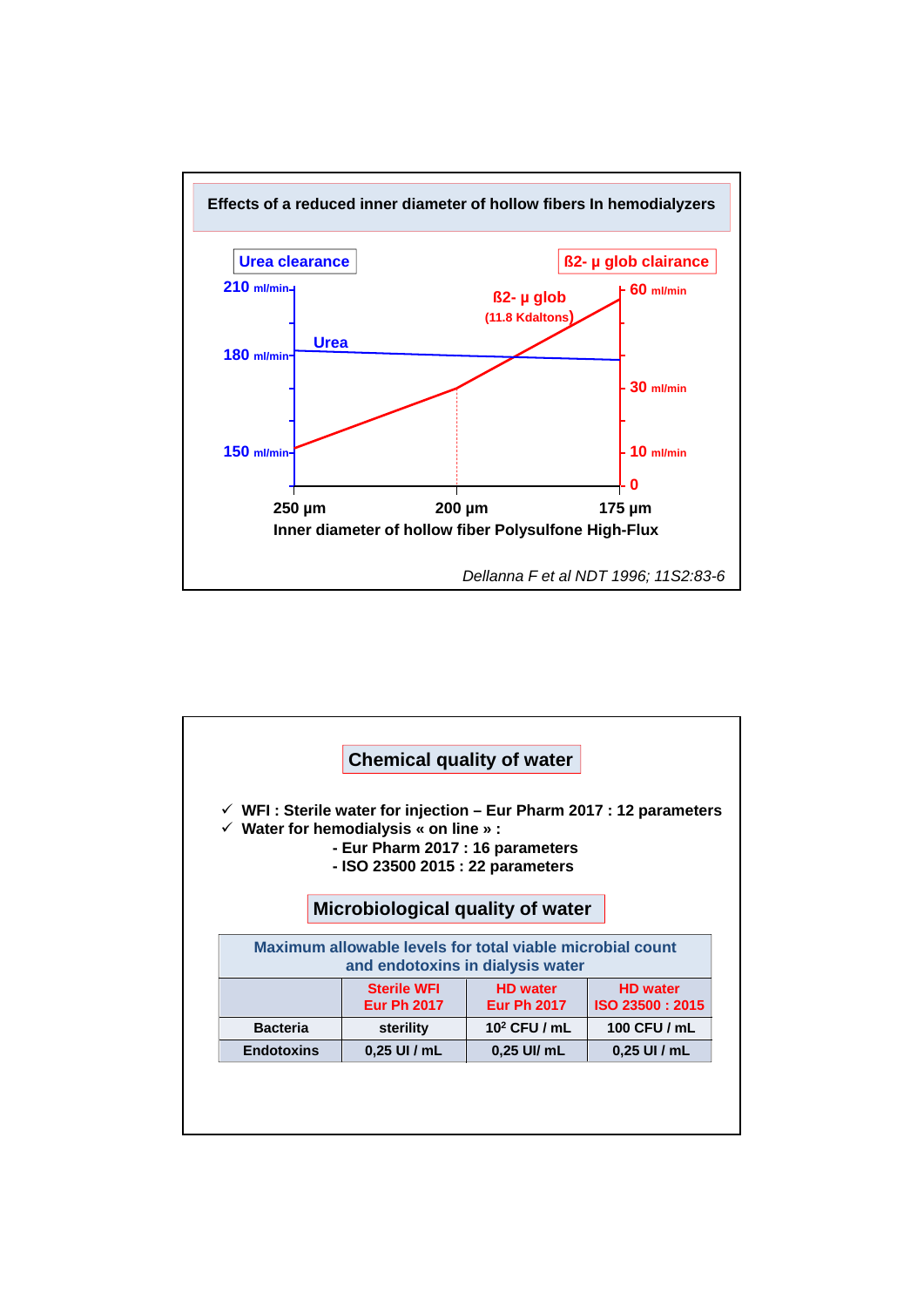

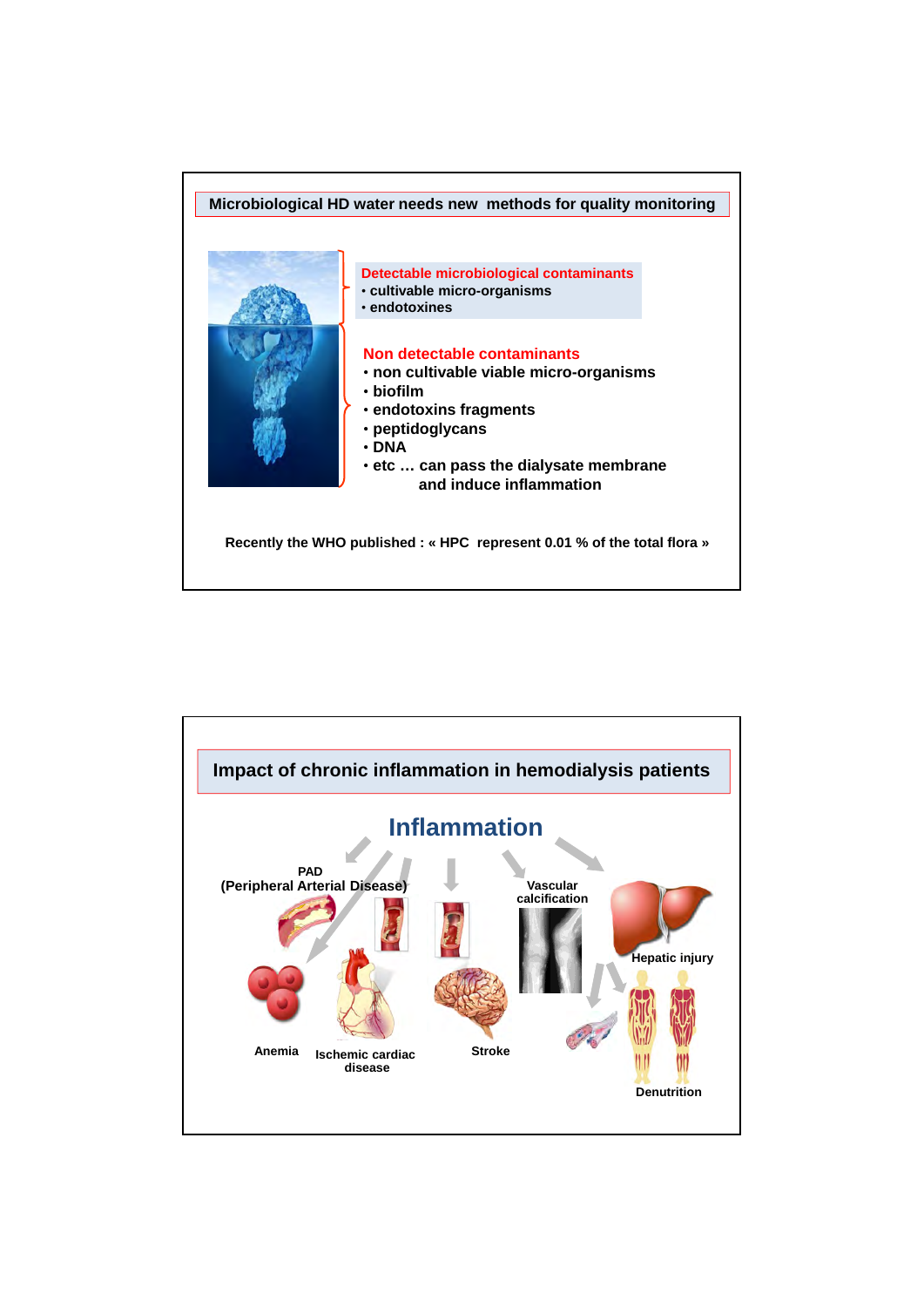

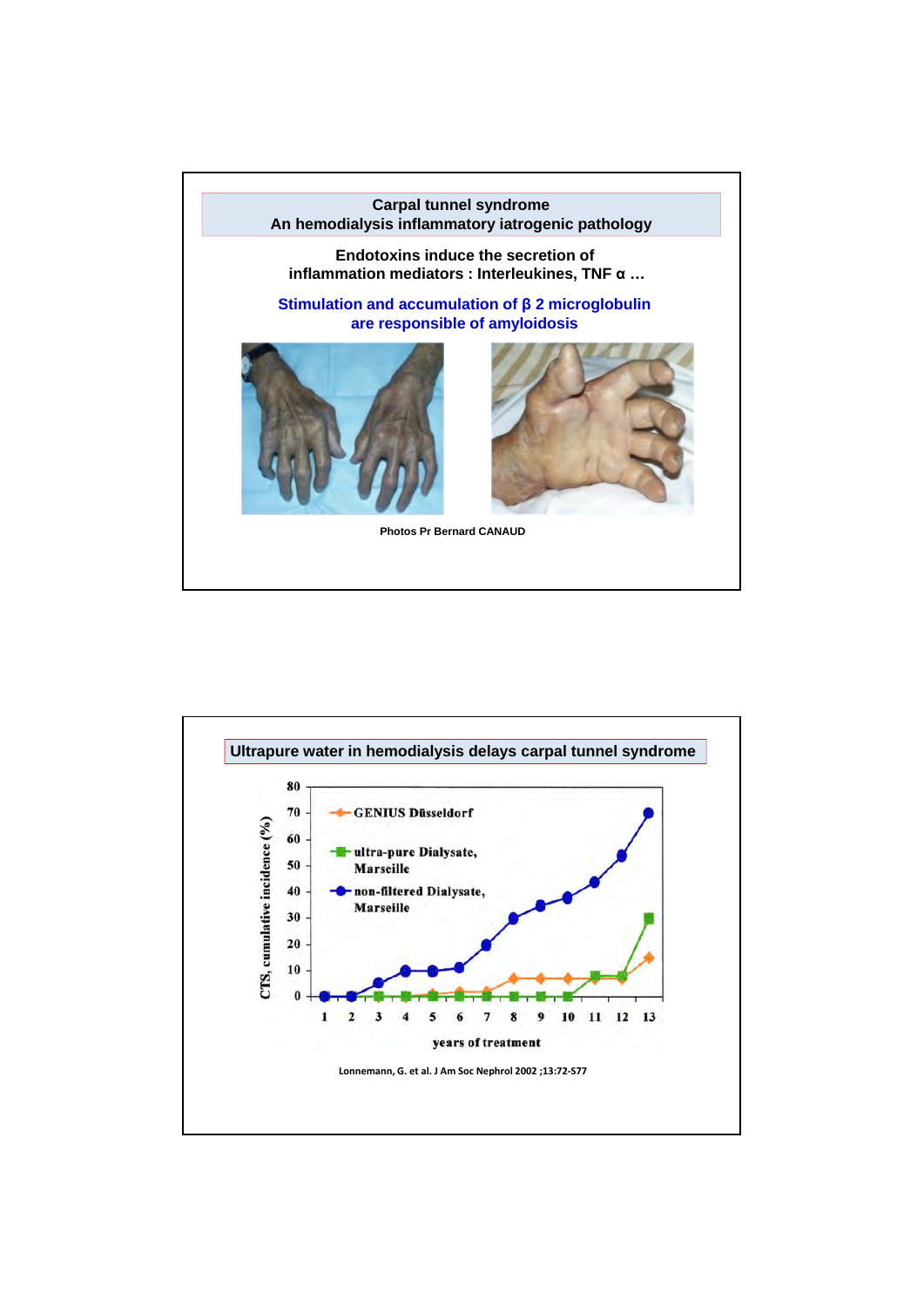

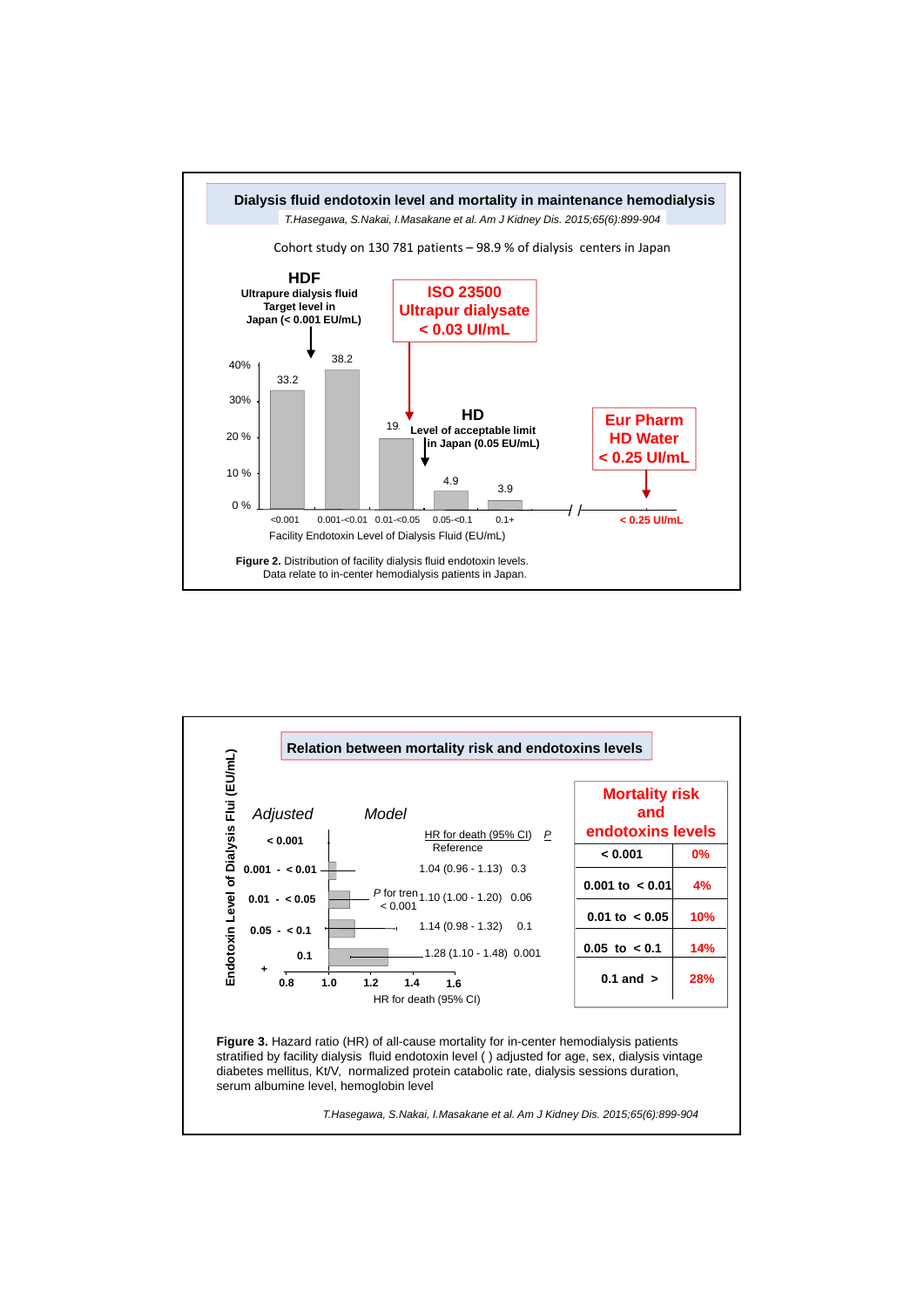

| <b>Method</b>                                             | - Measures<br>• Principle                     | Labor         | Time to result          | On line    | Cost          |
|-----------------------------------------------------------|-----------------------------------------------|---------------|-------------------------|------------|---------------|
| <b>HPC</b><br><b>Heterotrophic</b><br><b>Plate Counts</b> | Cultivable bacteria<br><b>Growth</b>          | Low           | Days to weeks           | <b>No</b>  | Low           |
| <b>Endotoxins</b>                                         | <b>LAL Test</b><br>Bacteria gram -            | <b>Medium</b> | Minutes to yours        | <b>No</b>  | High          |
| <b>Microscopy</b><br><b>DAPI. FISH</b>                    | <b>Cell concentration</b>                     | High          | <b>Minutes to hours</b> | <b>No</b>  | <b>Medium</b> |
| <b>FCM</b><br><b>Flow cytometry</b>                       | <b>Cell concentration</b>                     | Low           | <b>Minutes</b>          | <b>Yes</b> | High          |
| <b>ATPmetry</b>                                           | <b>ATP</b> concentration<br><b>Enzymatic</b>  | Low           | <b>Minutes</b>          | <b>Yes</b> | Low           |
| <b>qPCR</b>                                               | 16S rRNA<br>Gene copies<br>Gene amplification | High          | Hours to days           | <b>No</b>  | High          |
| Nucleic acid<br>quantification                            | <b>Total DNA/RNA</b>                          | High          | Hours to days           | <b>No</b>  | High          |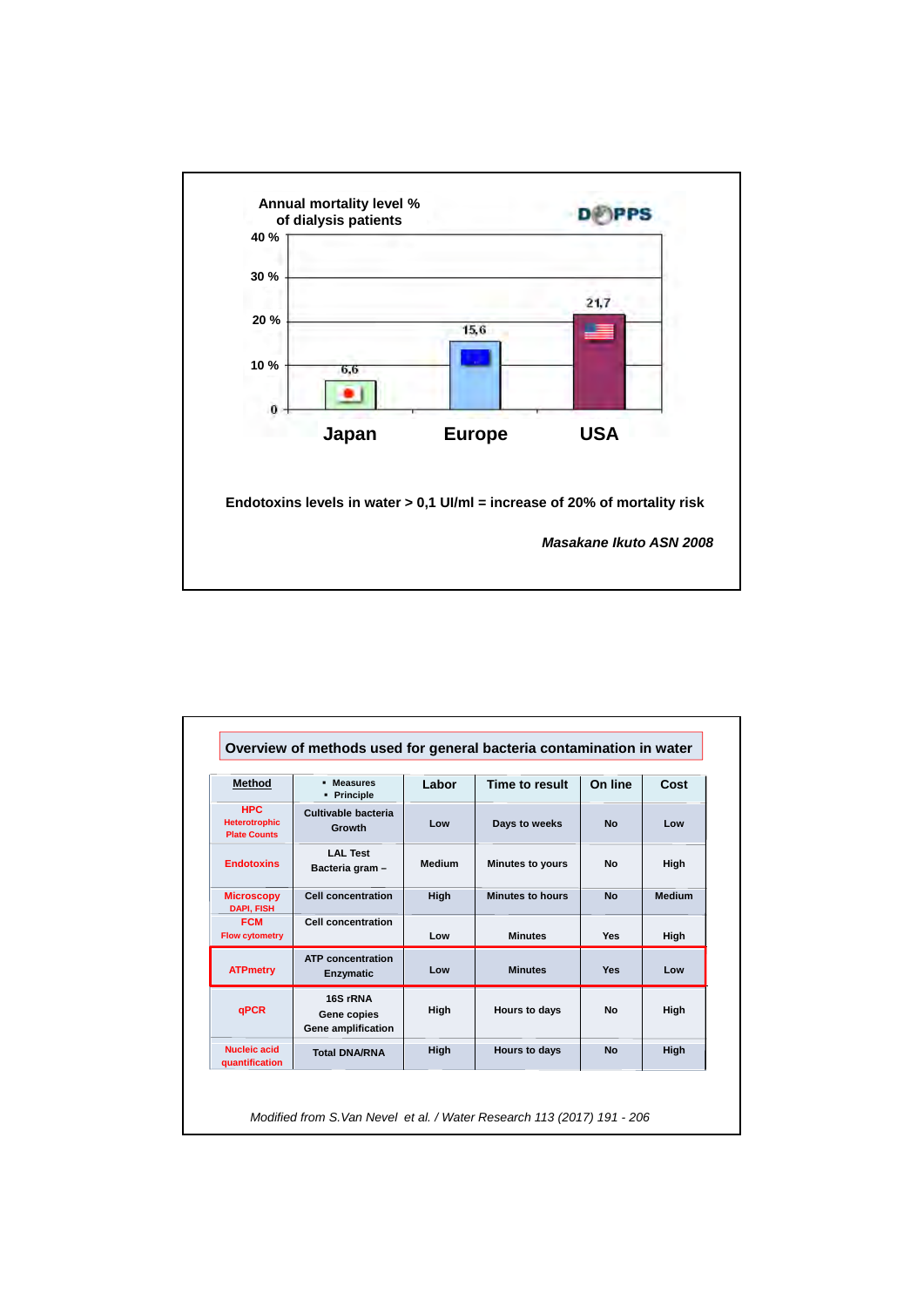

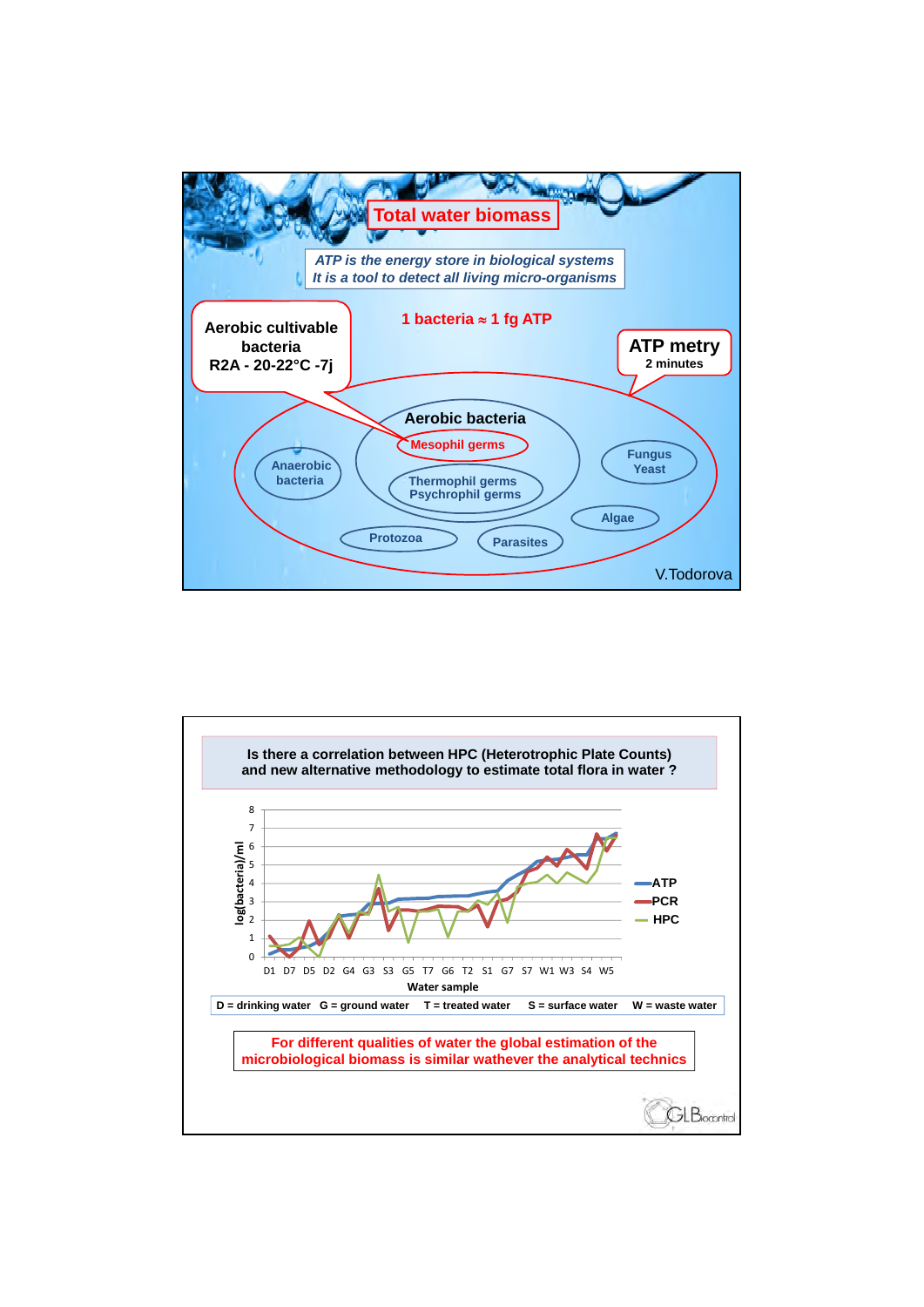

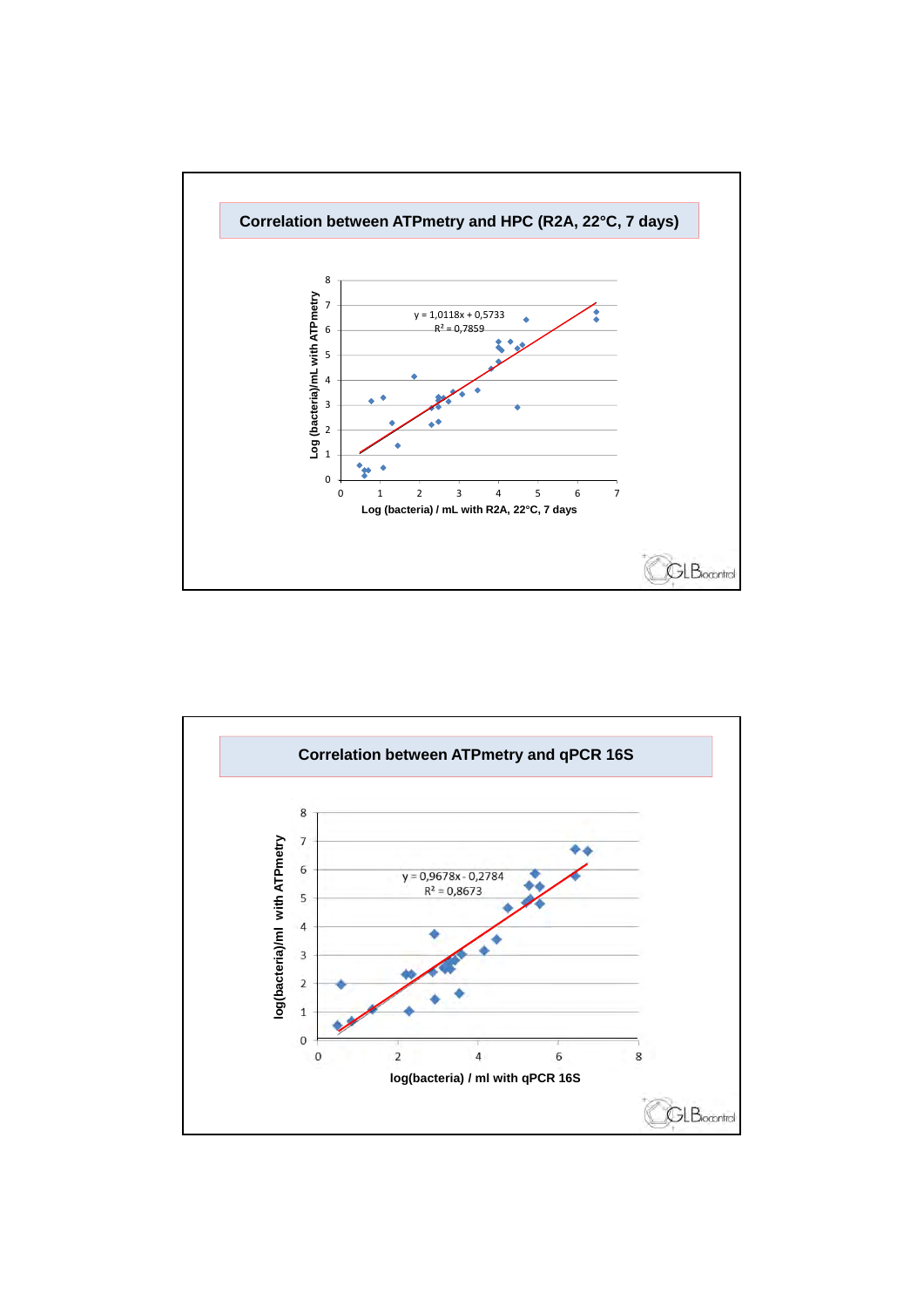

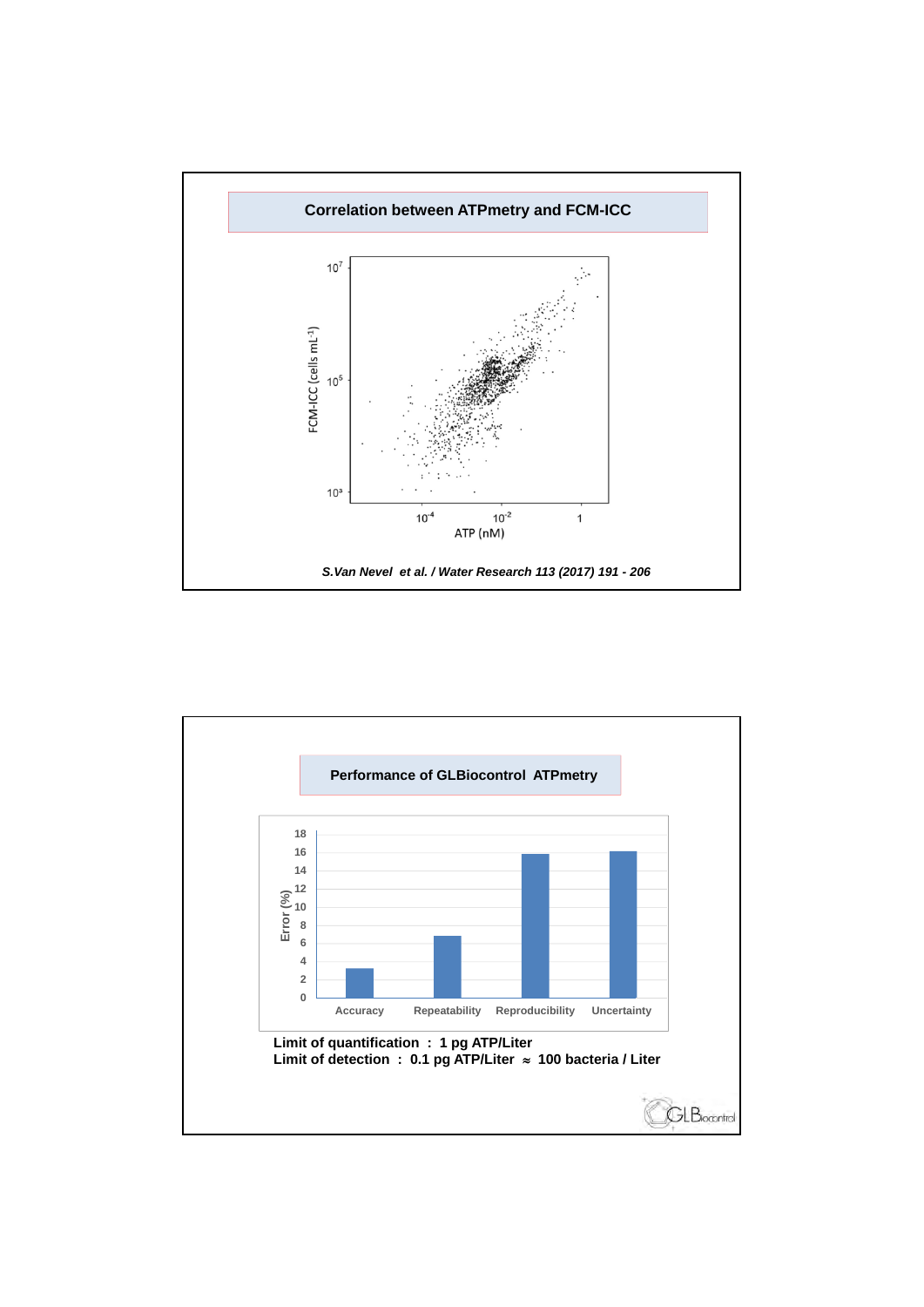

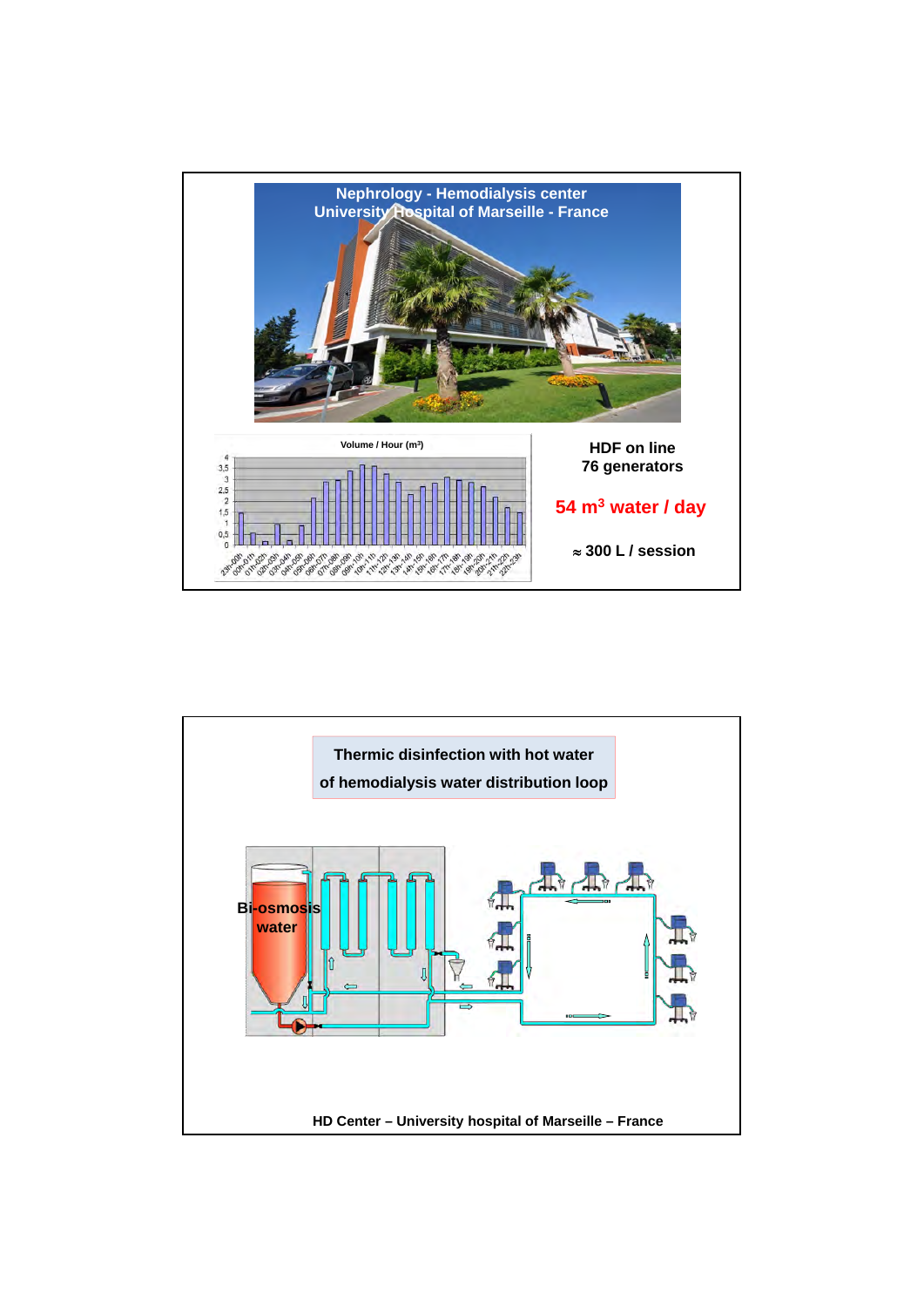

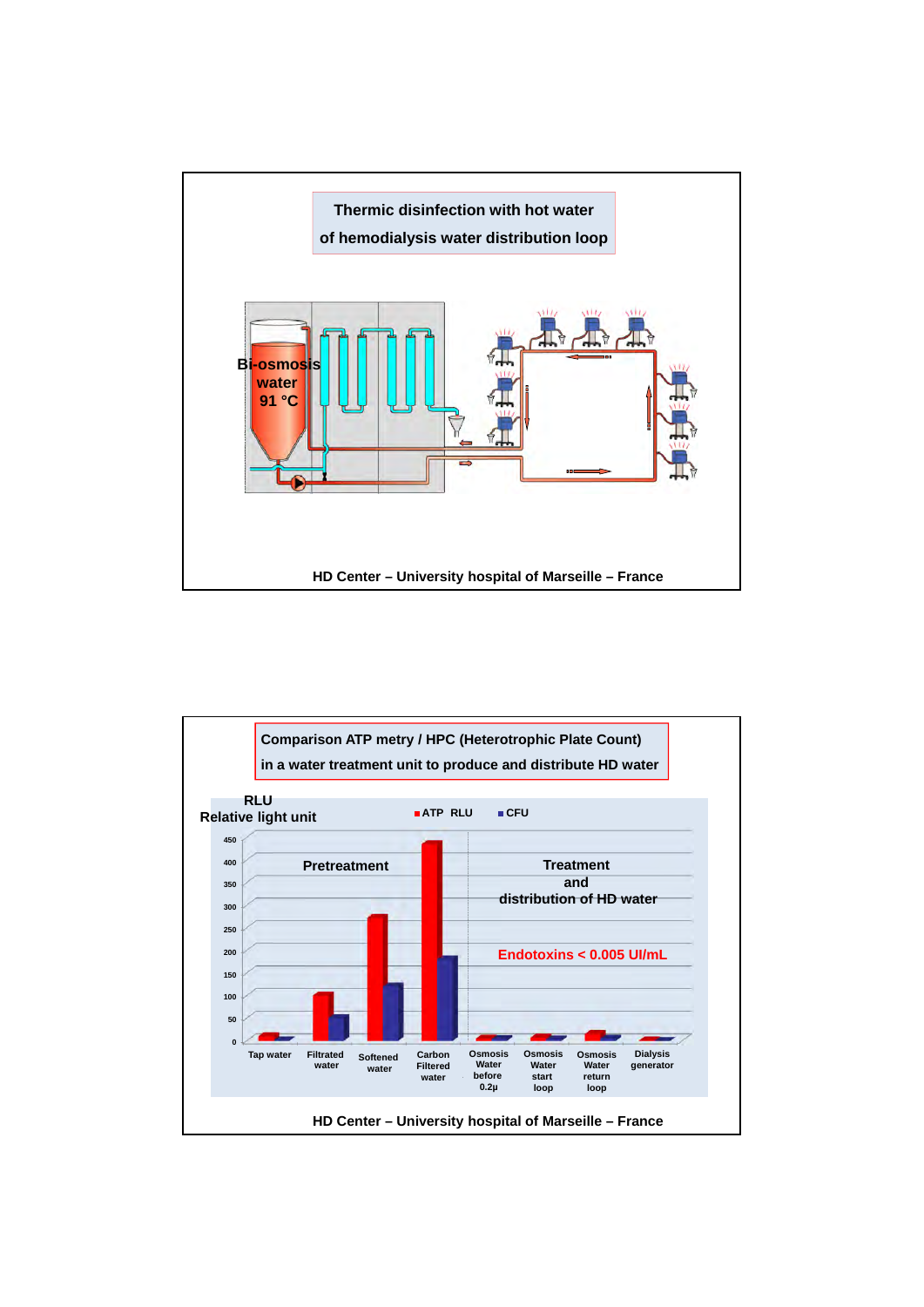

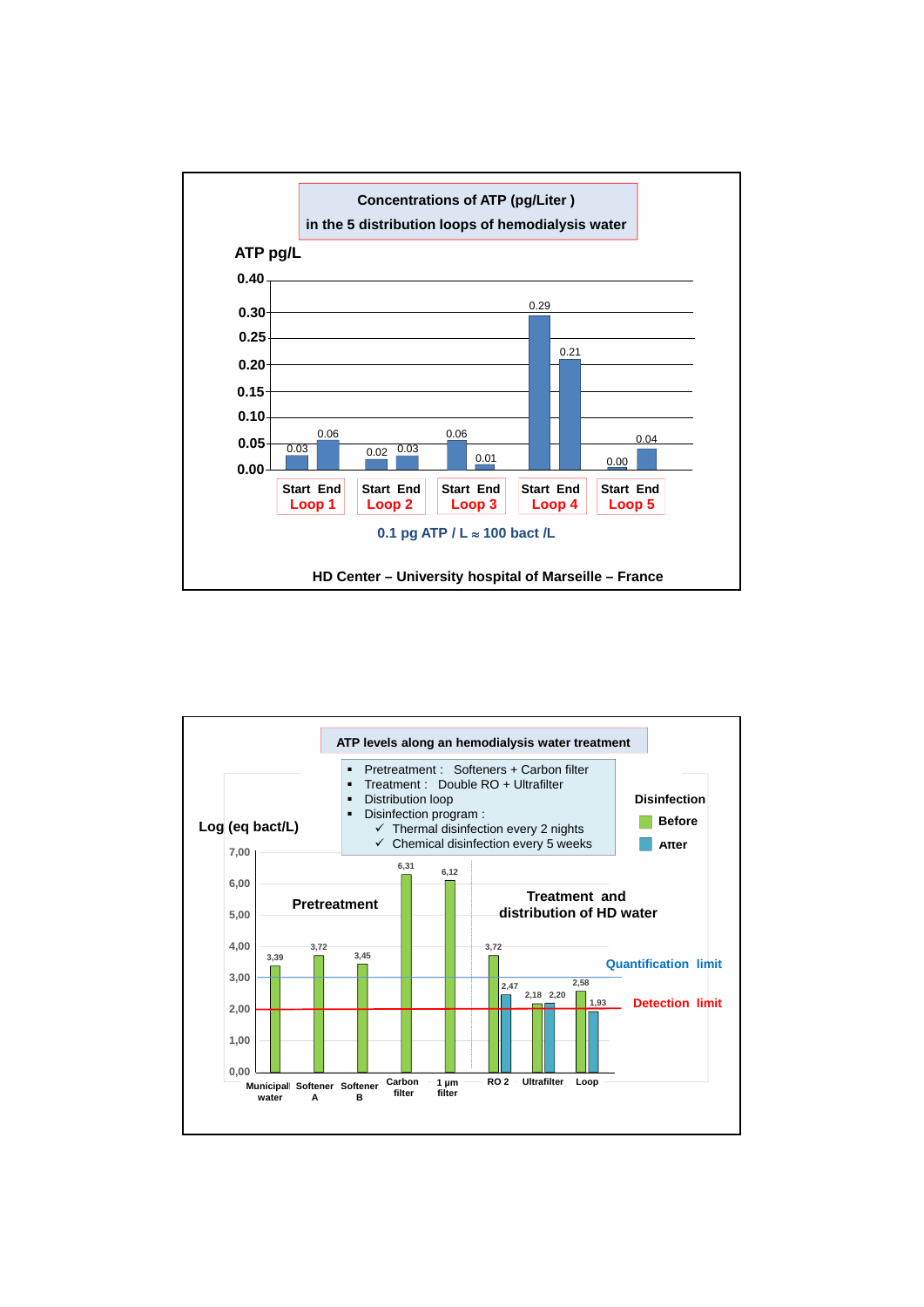

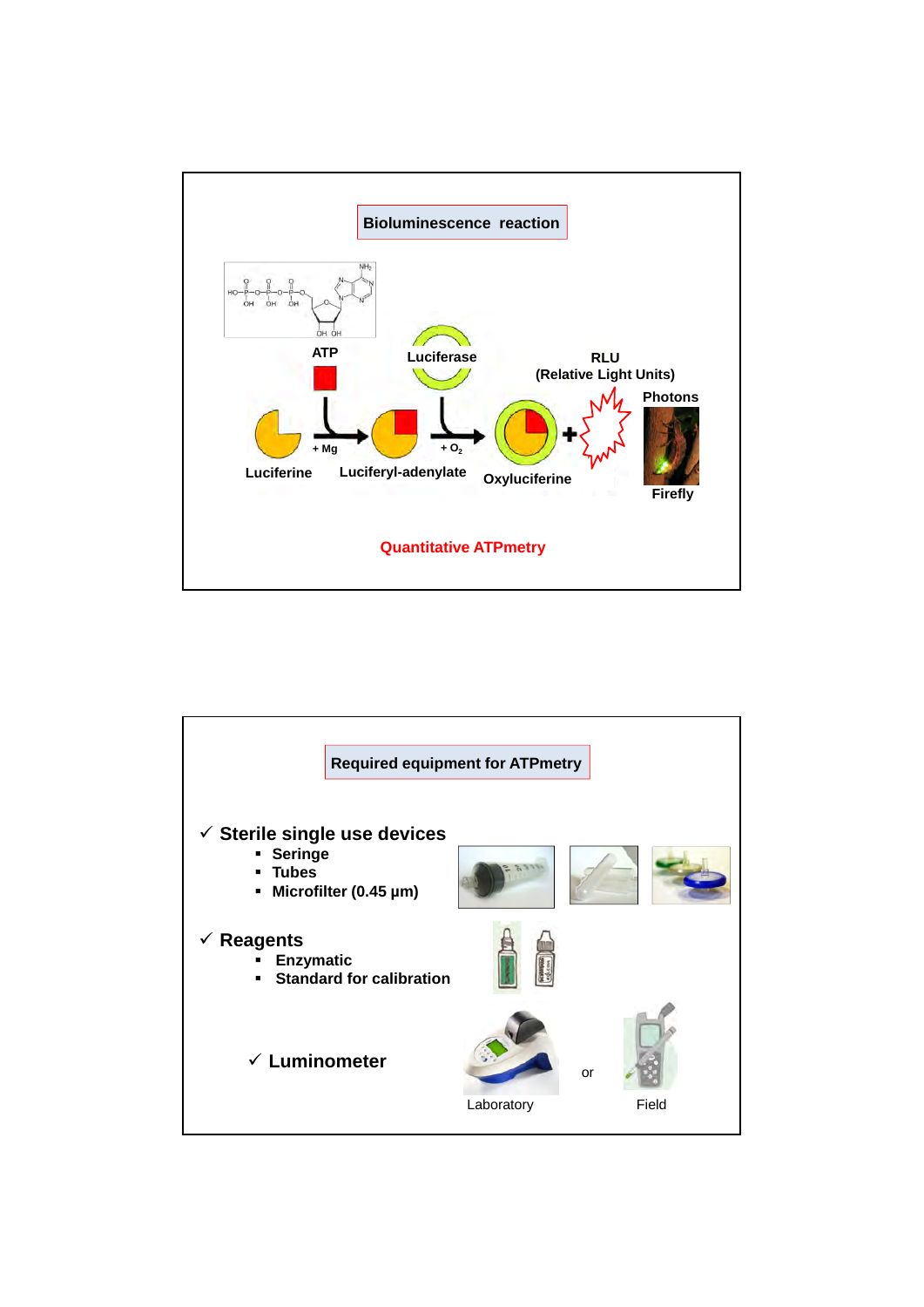

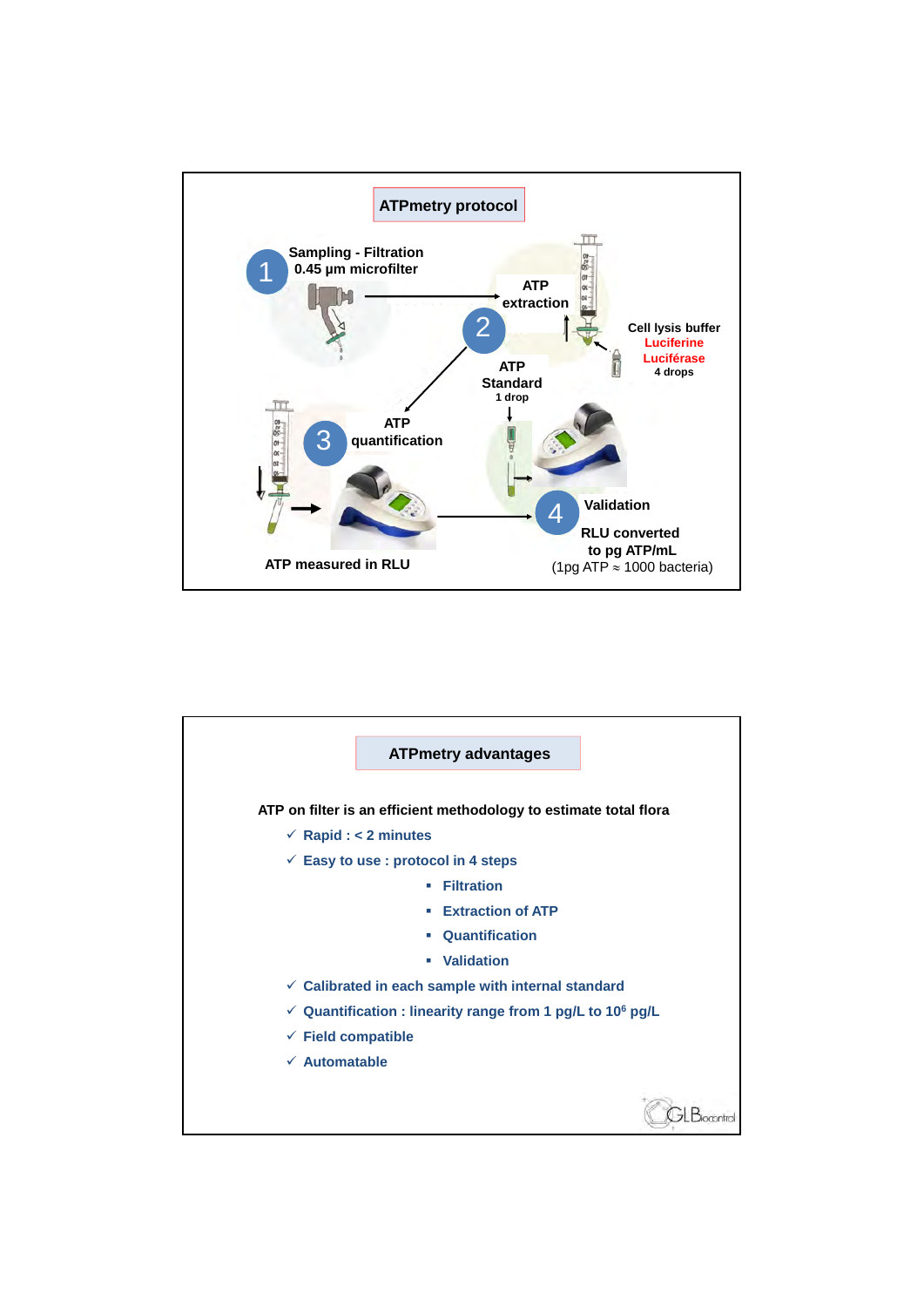

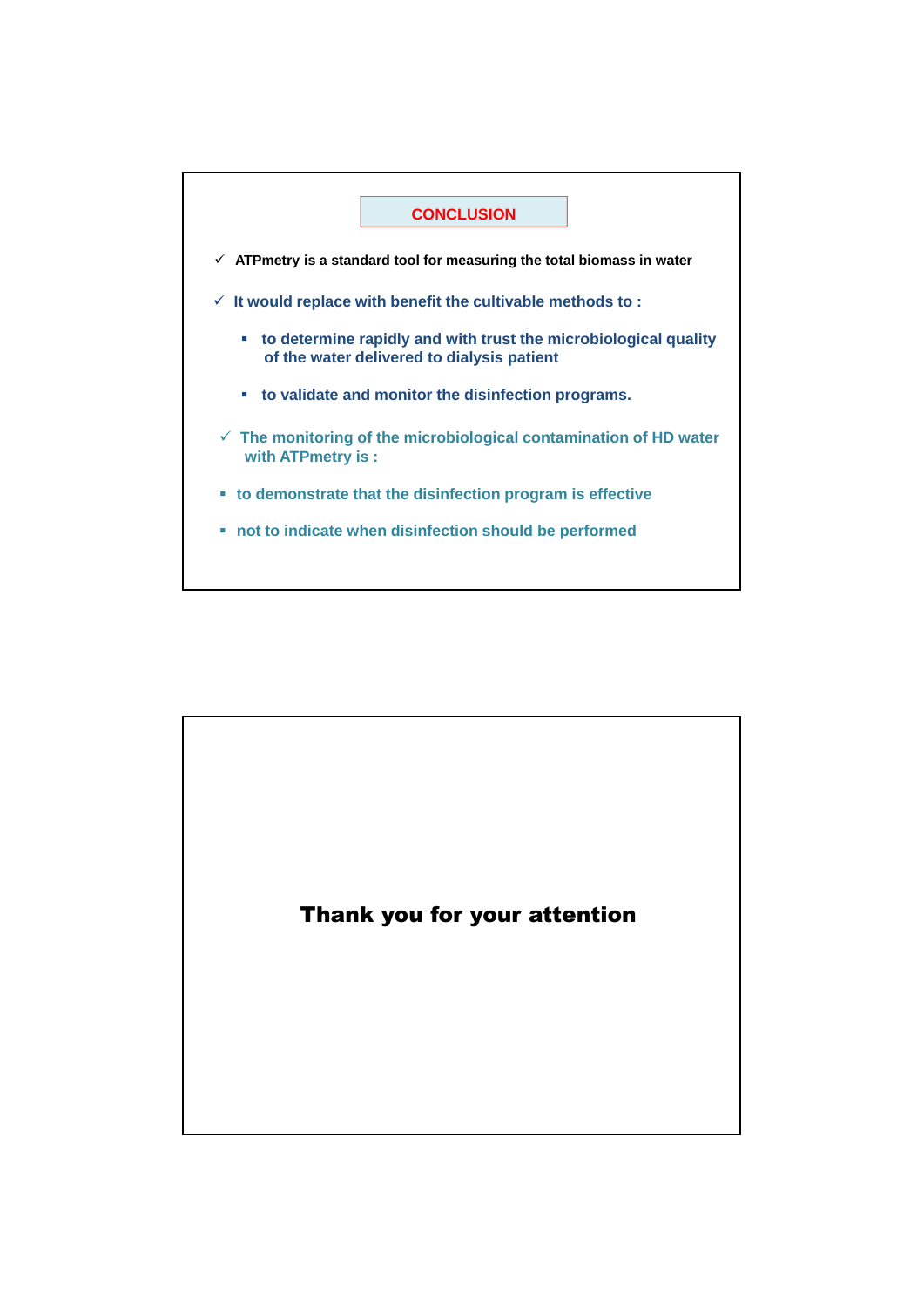

|                            | Roche          |
|----------------------------|----------------|
| <b>Introduction</b>        |                |
| <b>Feasibility Studies</b> |                |
|                            |                |
|                            |                |
|                            | $\overline{2}$ |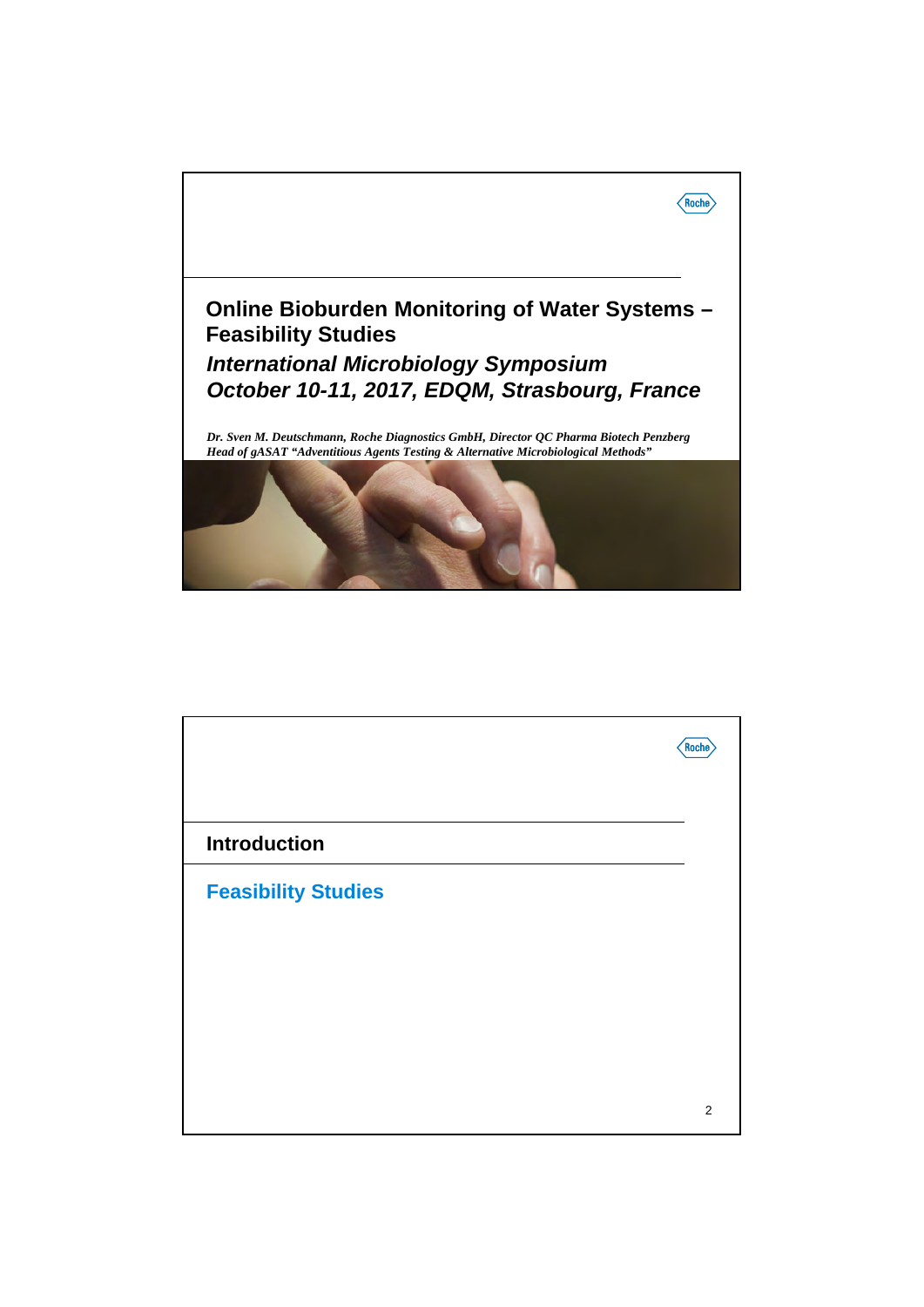

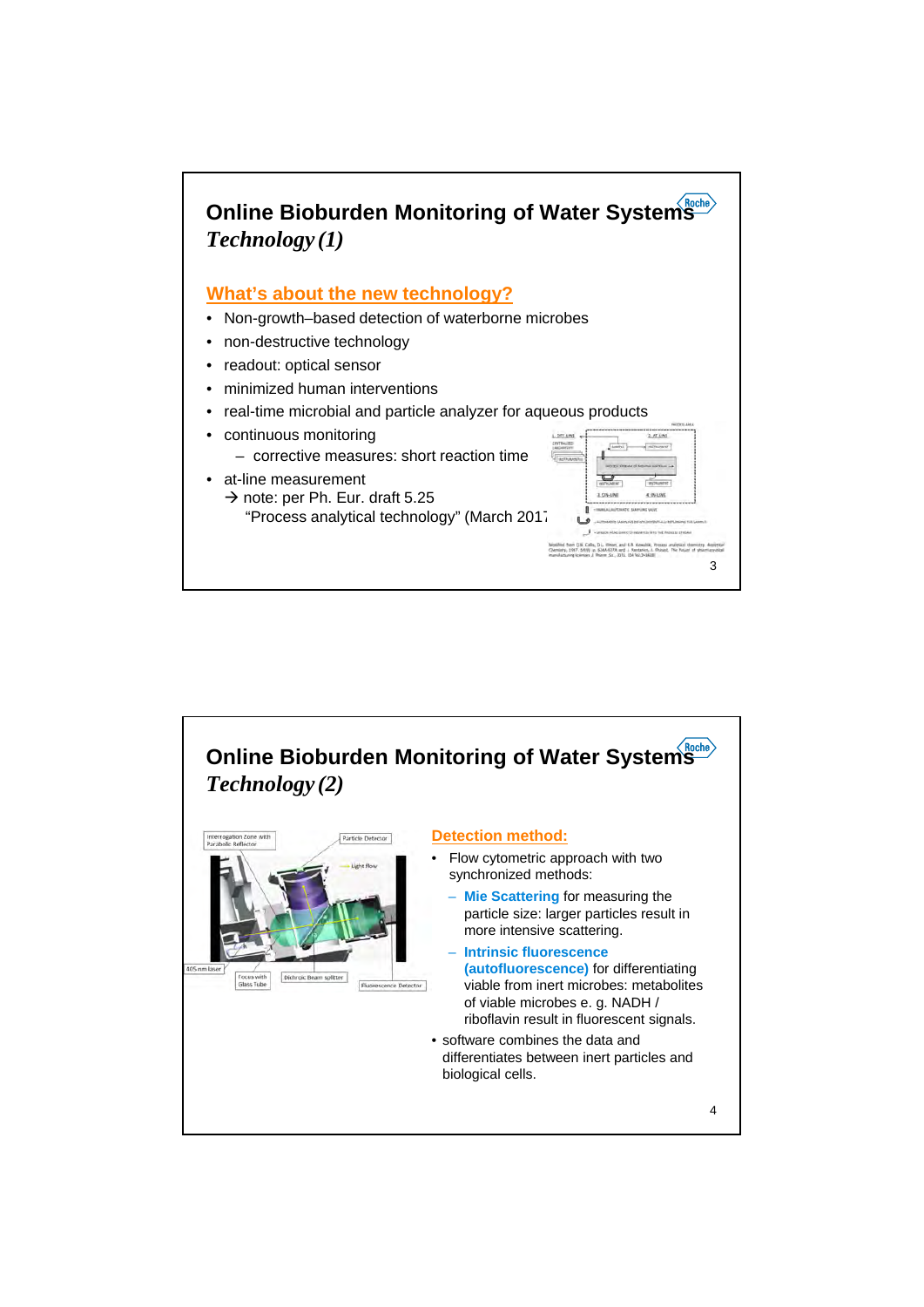

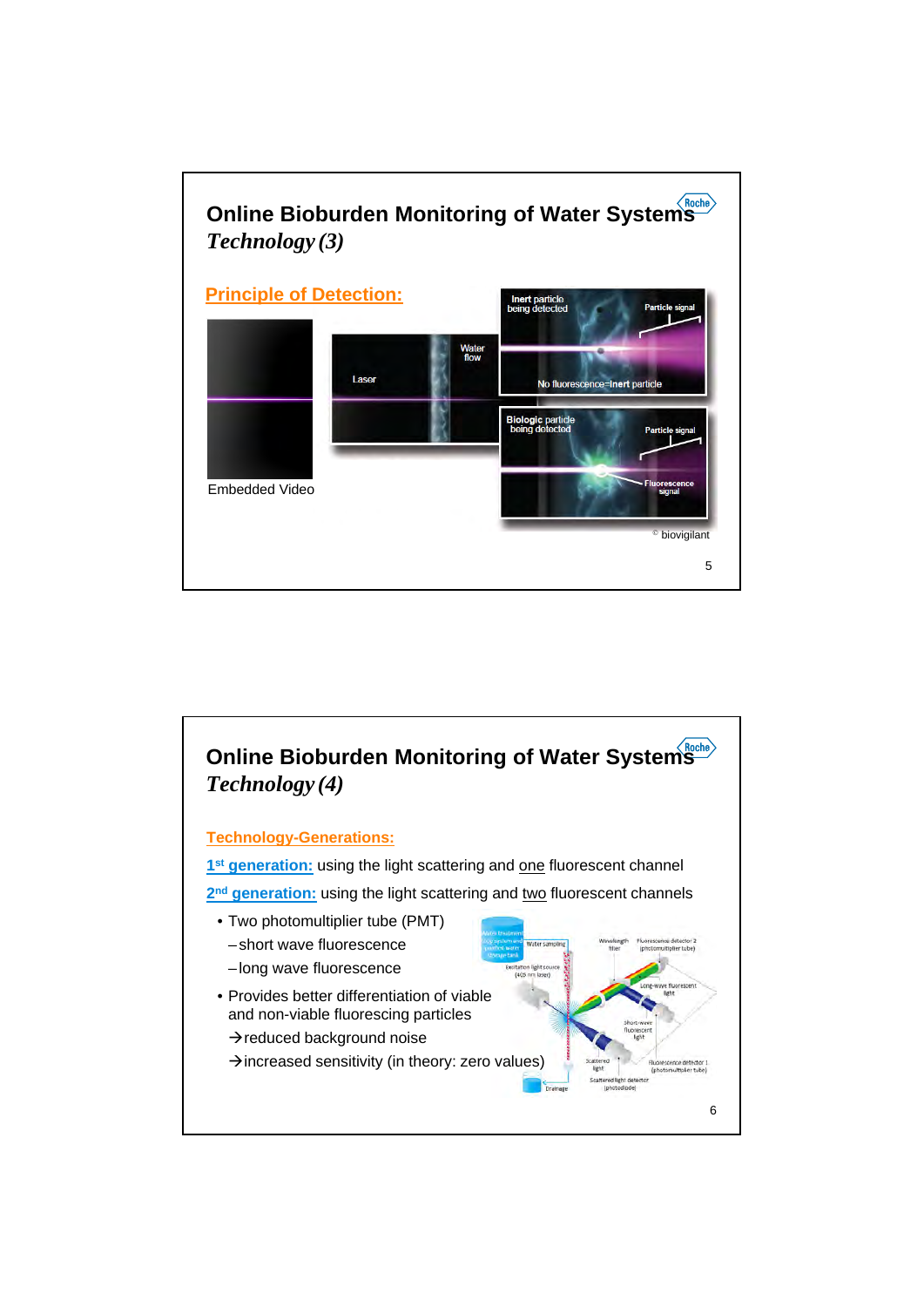

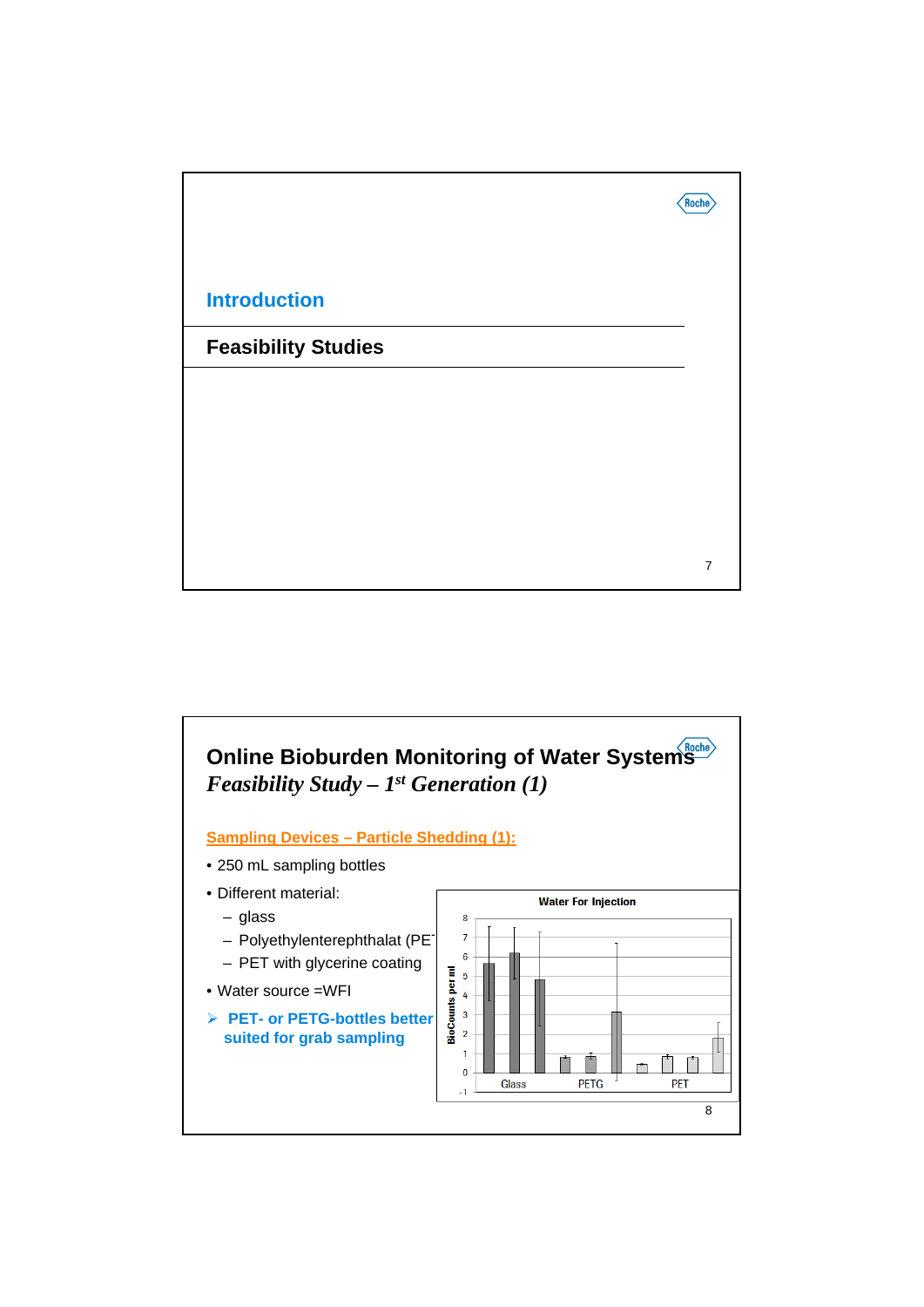

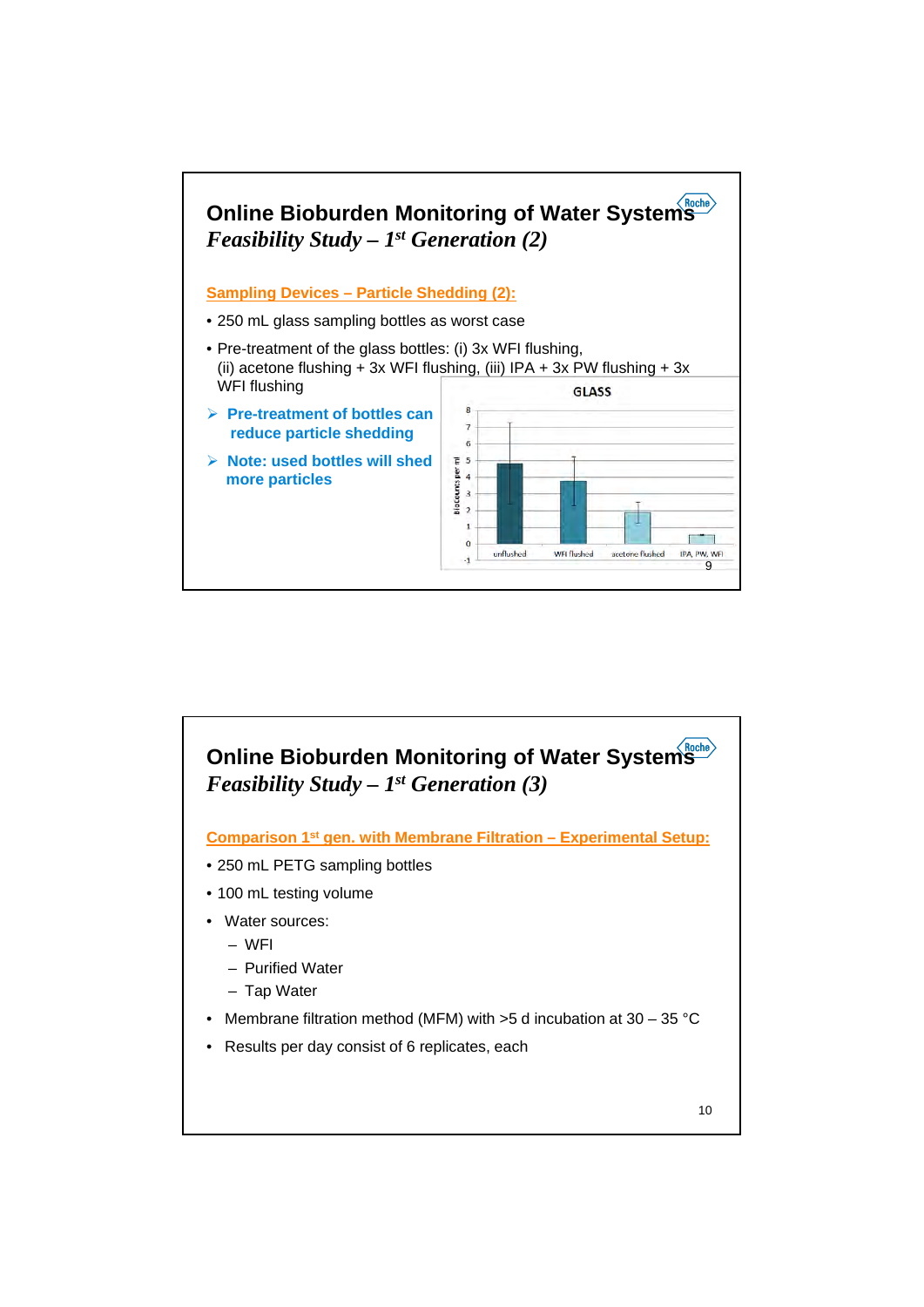

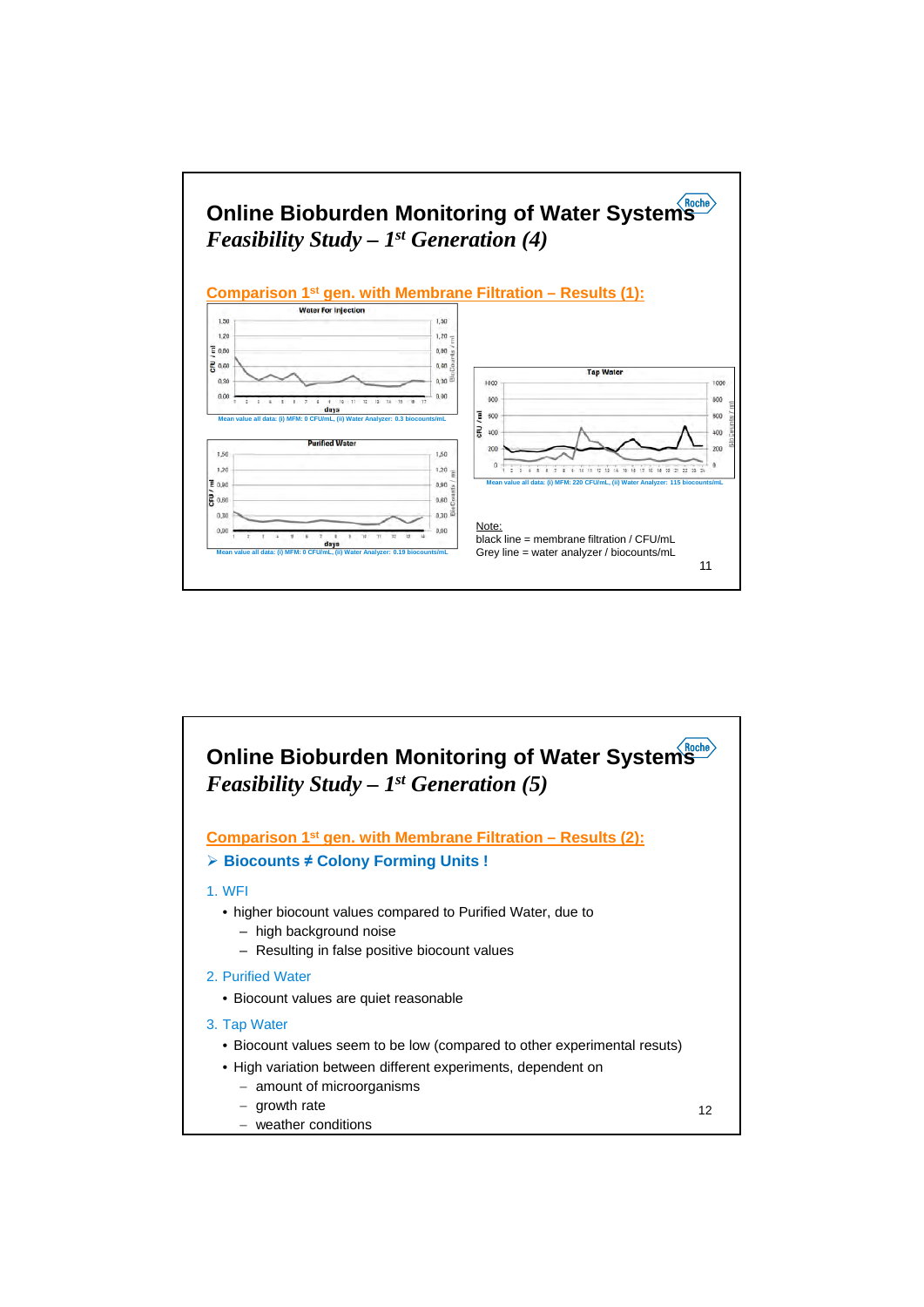## **Online Bioburden Monitoring of Water Systems**  *Feasibility Study – 2nd Generation (1)*

**Comparison 2nd gen. with Membrane Filtration – Experimental** 

**Sstup:** ing and dilution in unrinsed PETG-bottles

- 20 mL aliquots of tap water
- Frozen at -20 °C
- Day 1, 2 and 3 thawed and diluted with WFI (total volume: 2000 mL)
- mixture was aliquoted into 14 samples
	- $-7$  samples for membrane filtration (6d incubation at 30 35 °C)
	- $-7$  samples for the  $2<sup>nd</sup>$  gen. water analyzer

| <b>RESULTS:</b>                                              |         |         |         |  |  |  |
|--------------------------------------------------------------|---------|---------|---------|--|--|--|
|                                                              | June 20 | June 21 | June 22 |  |  |  |
| 2 <sup>nd</sup> gen. water analyzer / [mean<br>biocounts/mL] | 50.1    | 90.9    | 69.8    |  |  |  |
| membrane filtration / [mean CFU/mL]                          | 21      | 29      | 3.7     |  |  |  |
| Ratio biocount:CFU                                           | 23.7    | 31.8    | 19.0    |  |  |  |

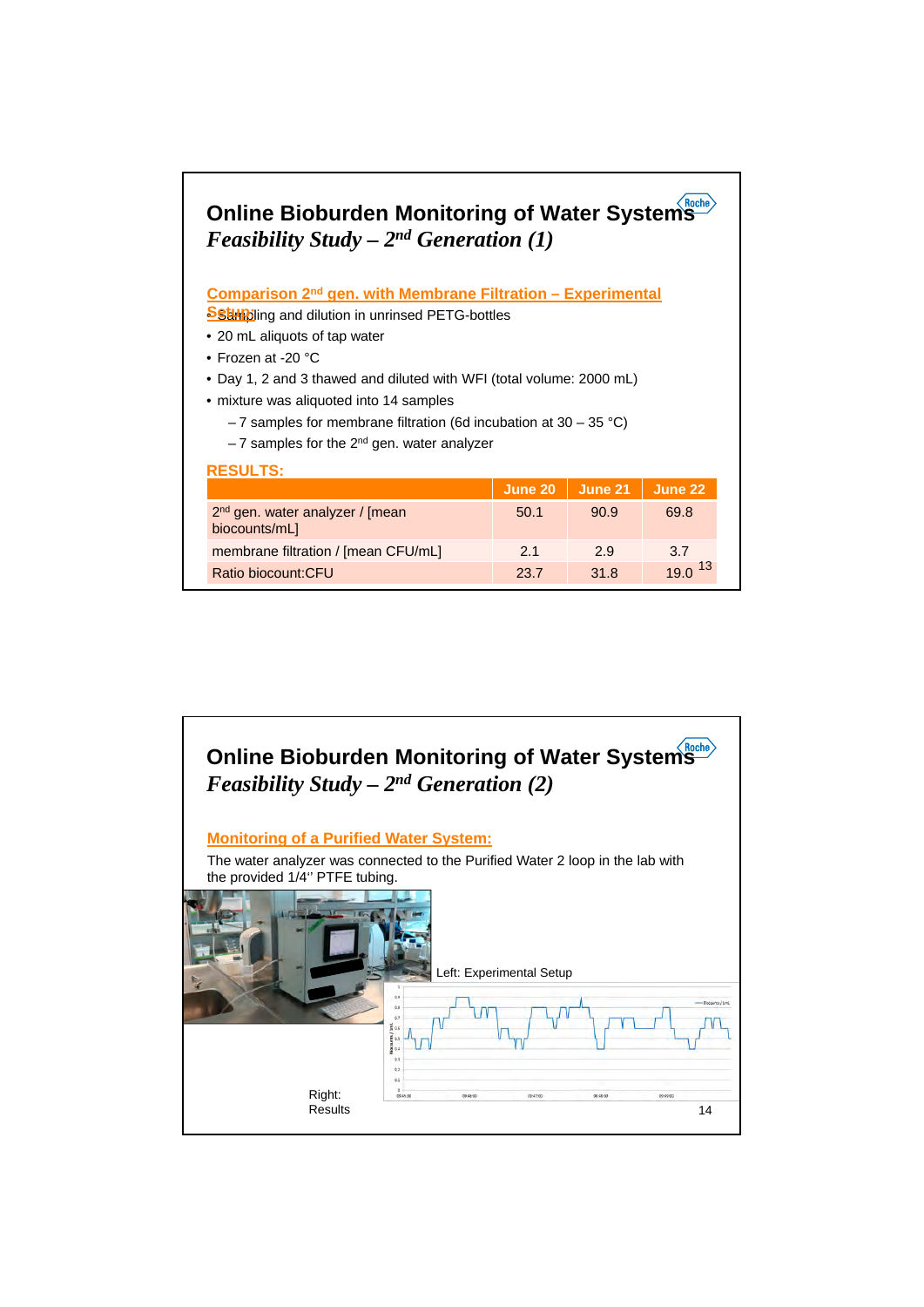

**Monitoring of a WFI Water System – Experimental Setup:**

1/4'' PTFE tubing was used to connect the machine to the valve of the WFI1 loop. In order to cool the WFI from above 80°C at the valve to below 60°C for the IMD-W, two cooling spirals were built in after which the tubing passes through a water bath for further cooling down. This way the water could be cooled below



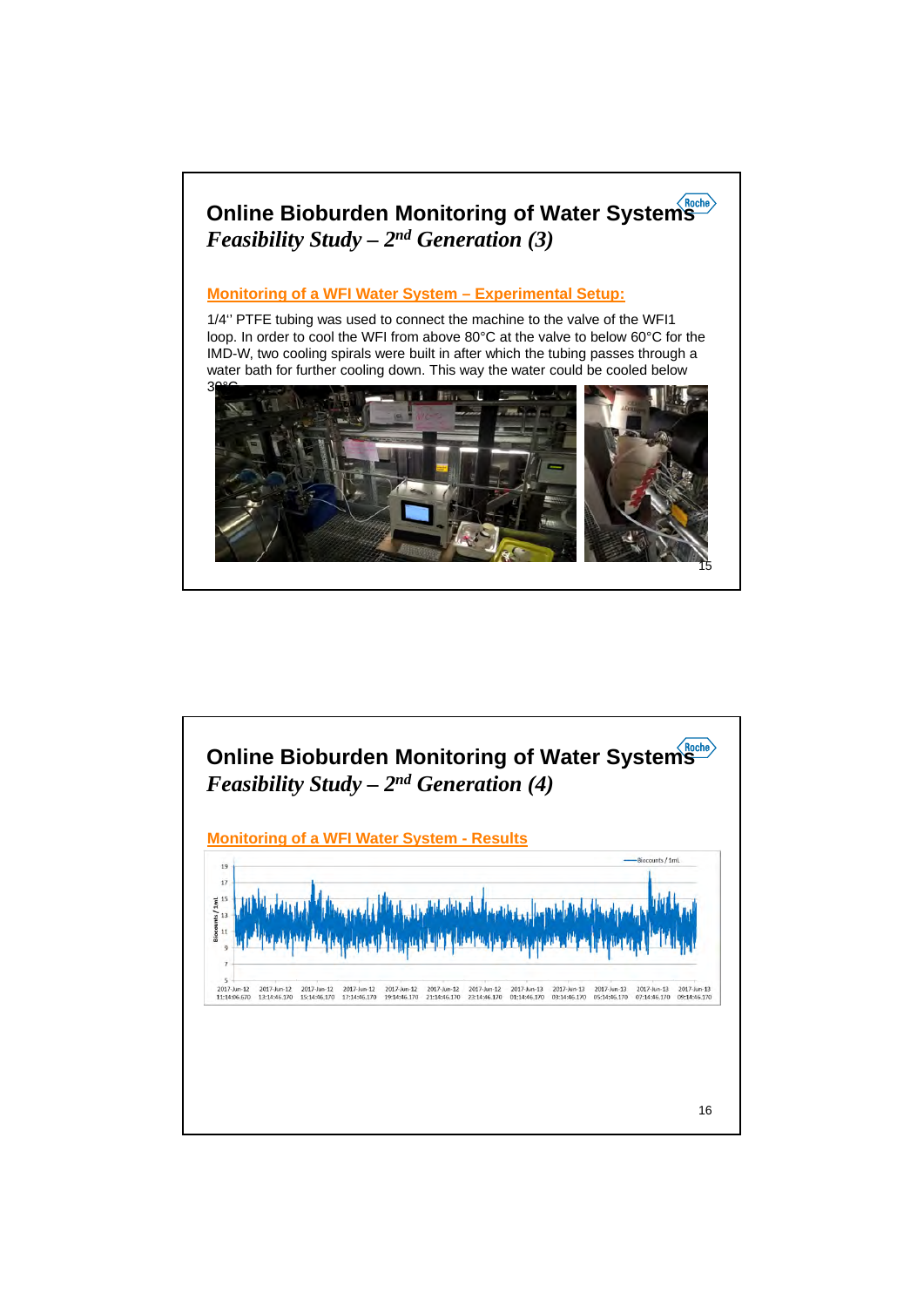

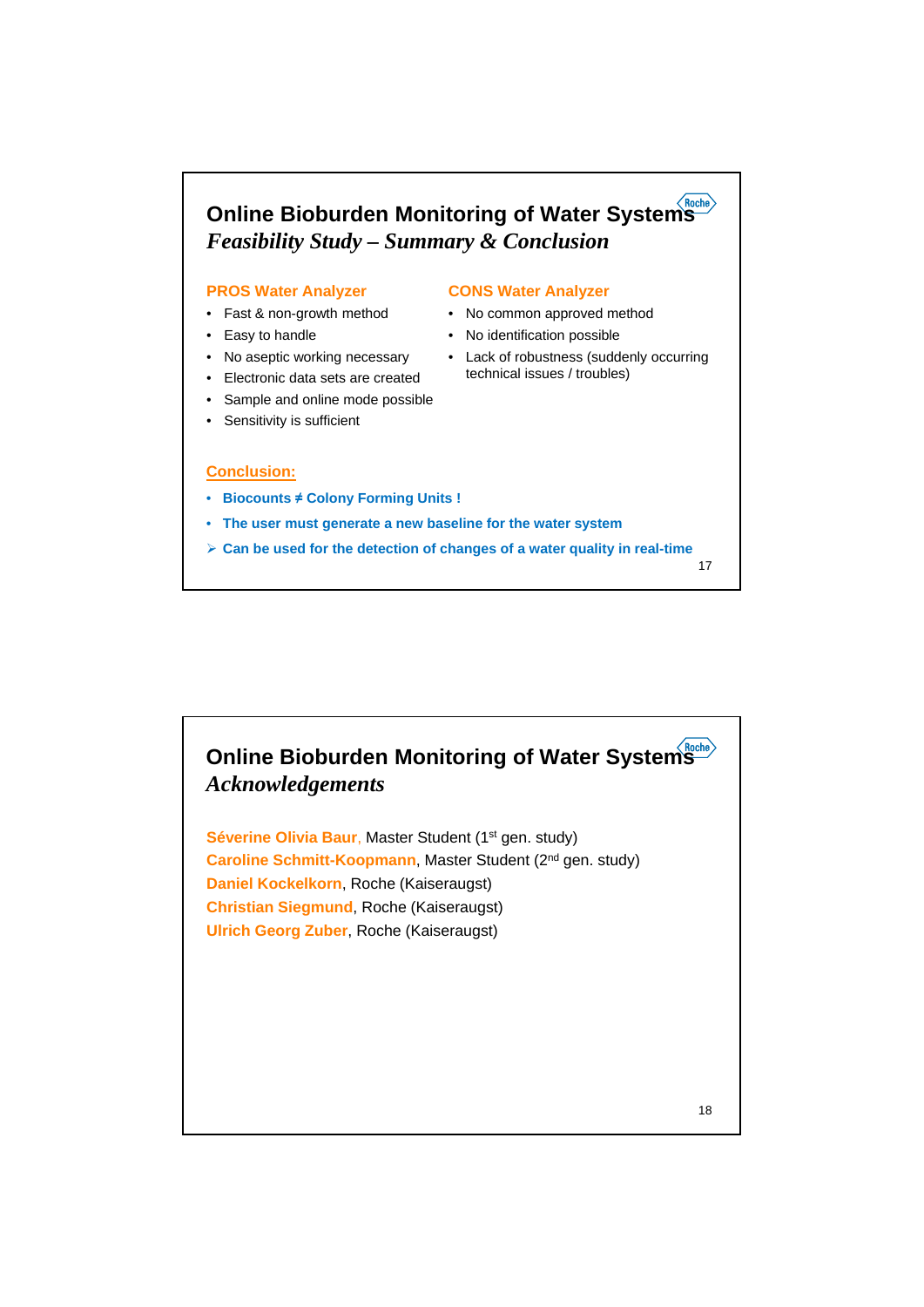

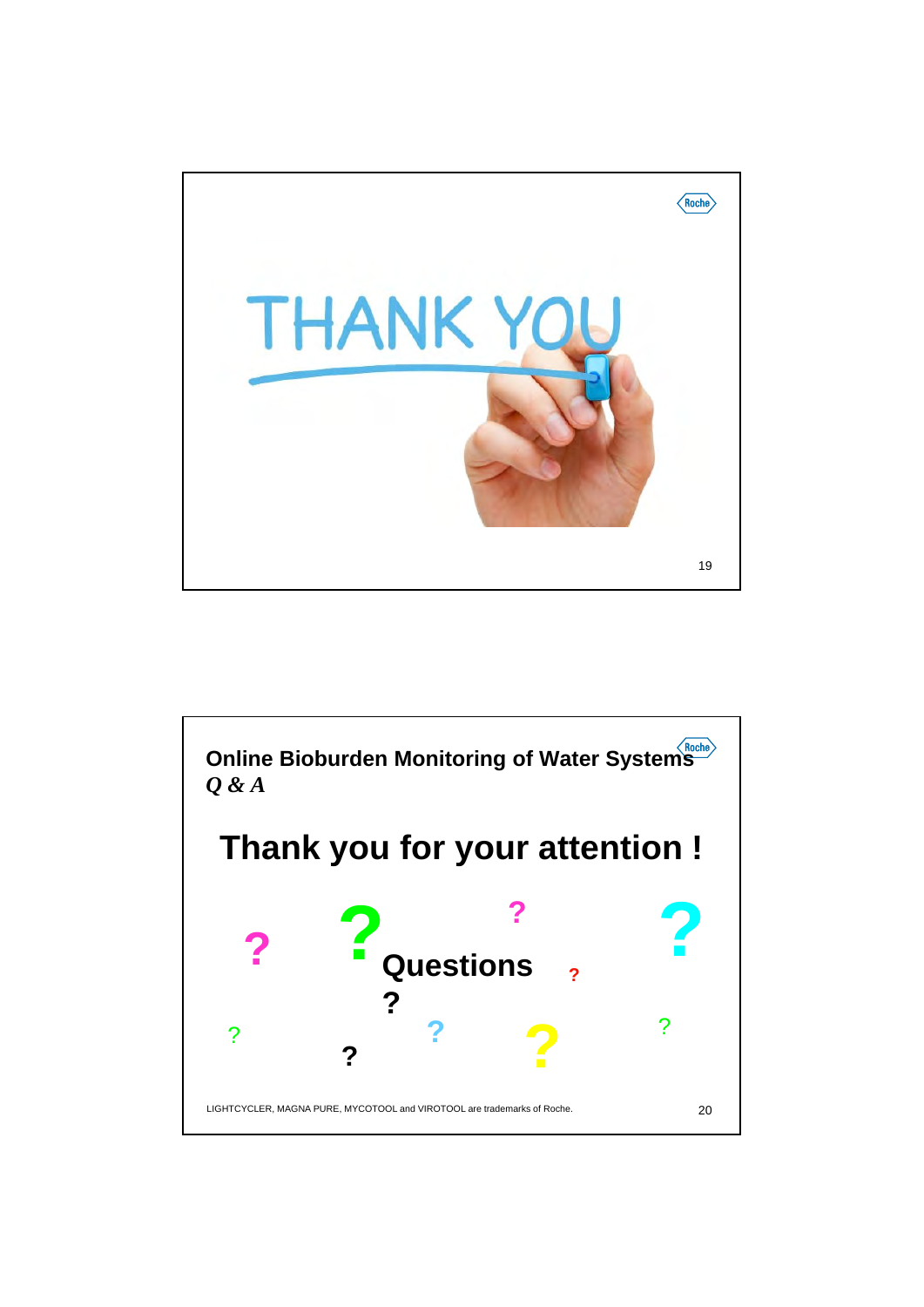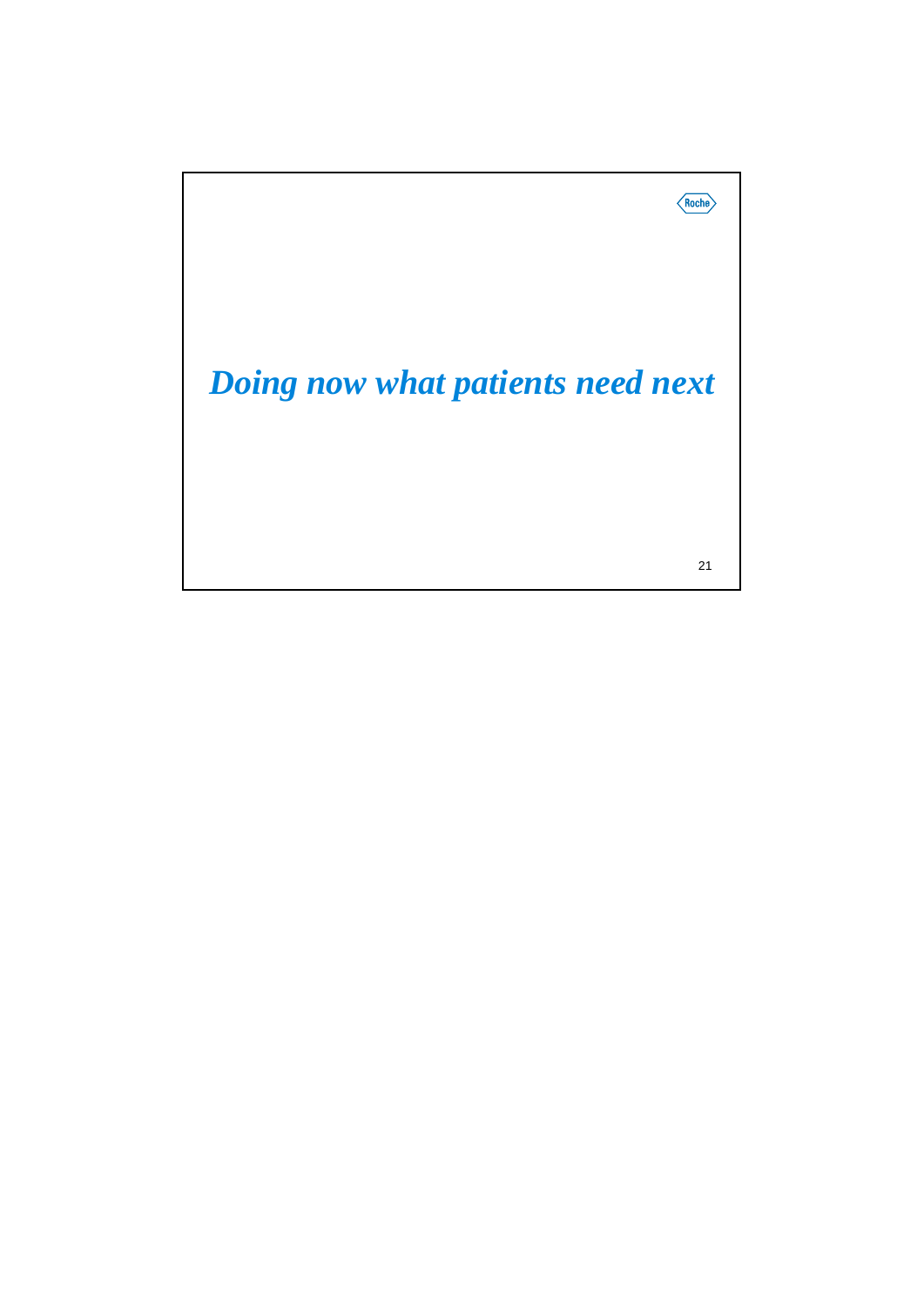

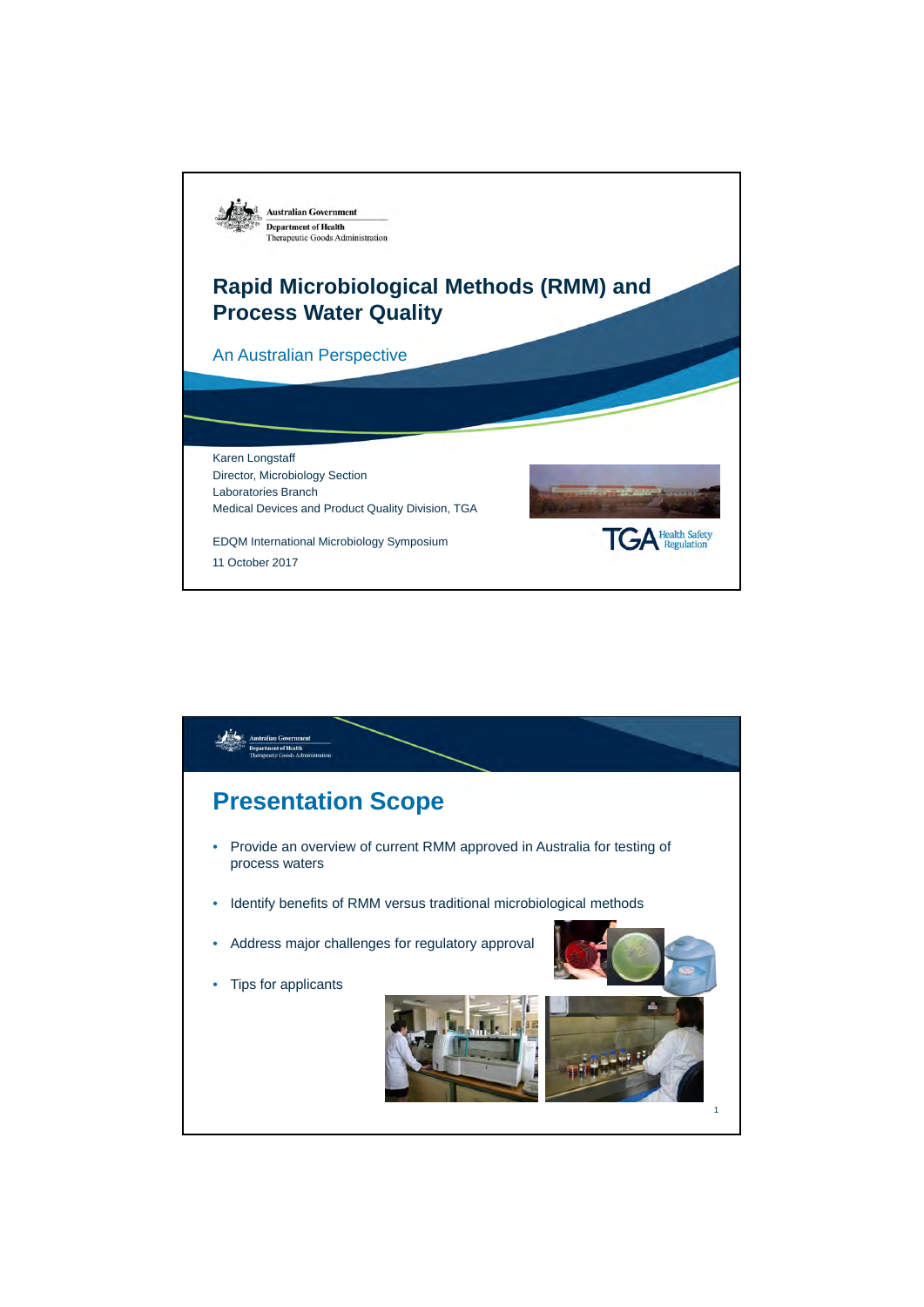

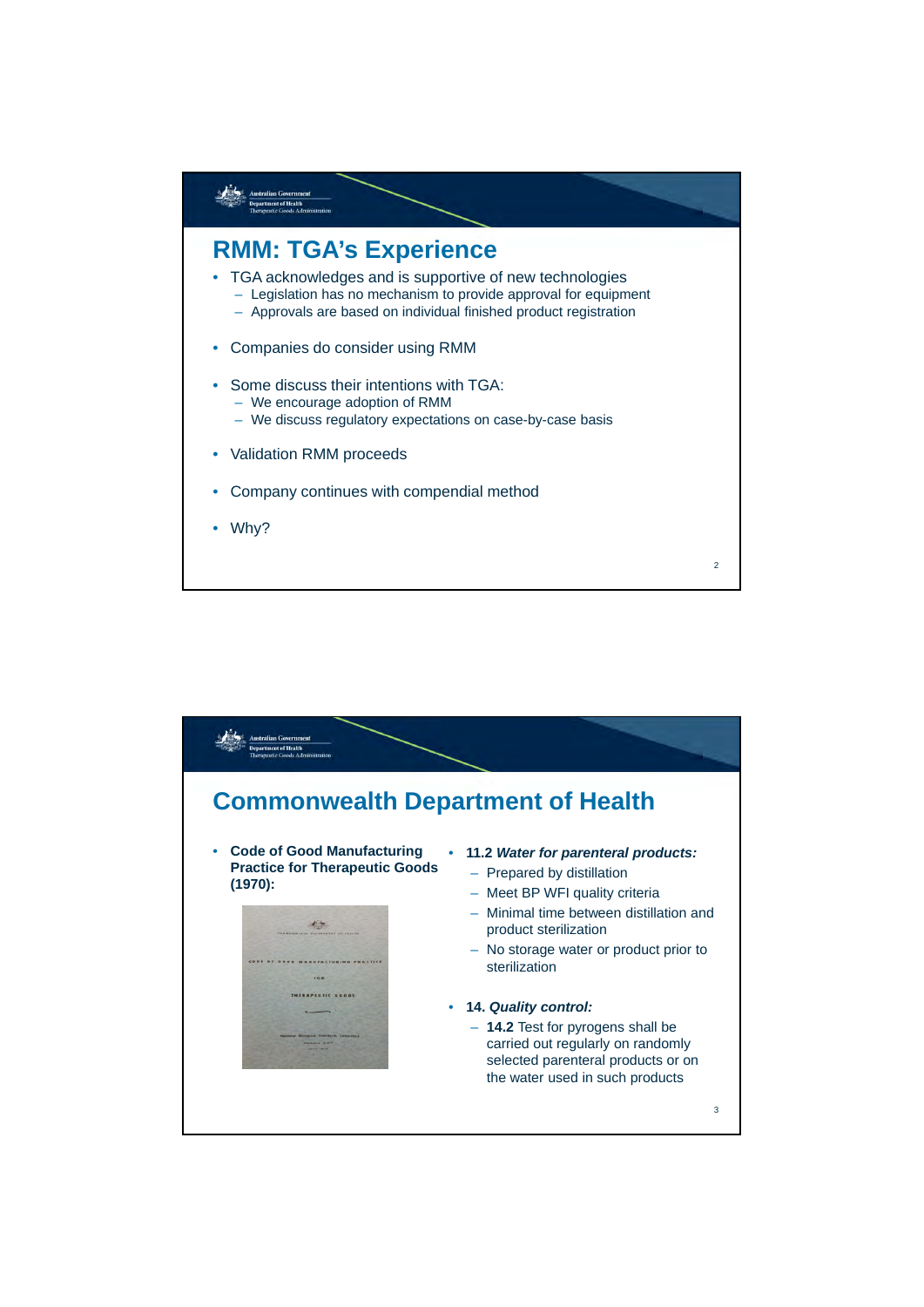

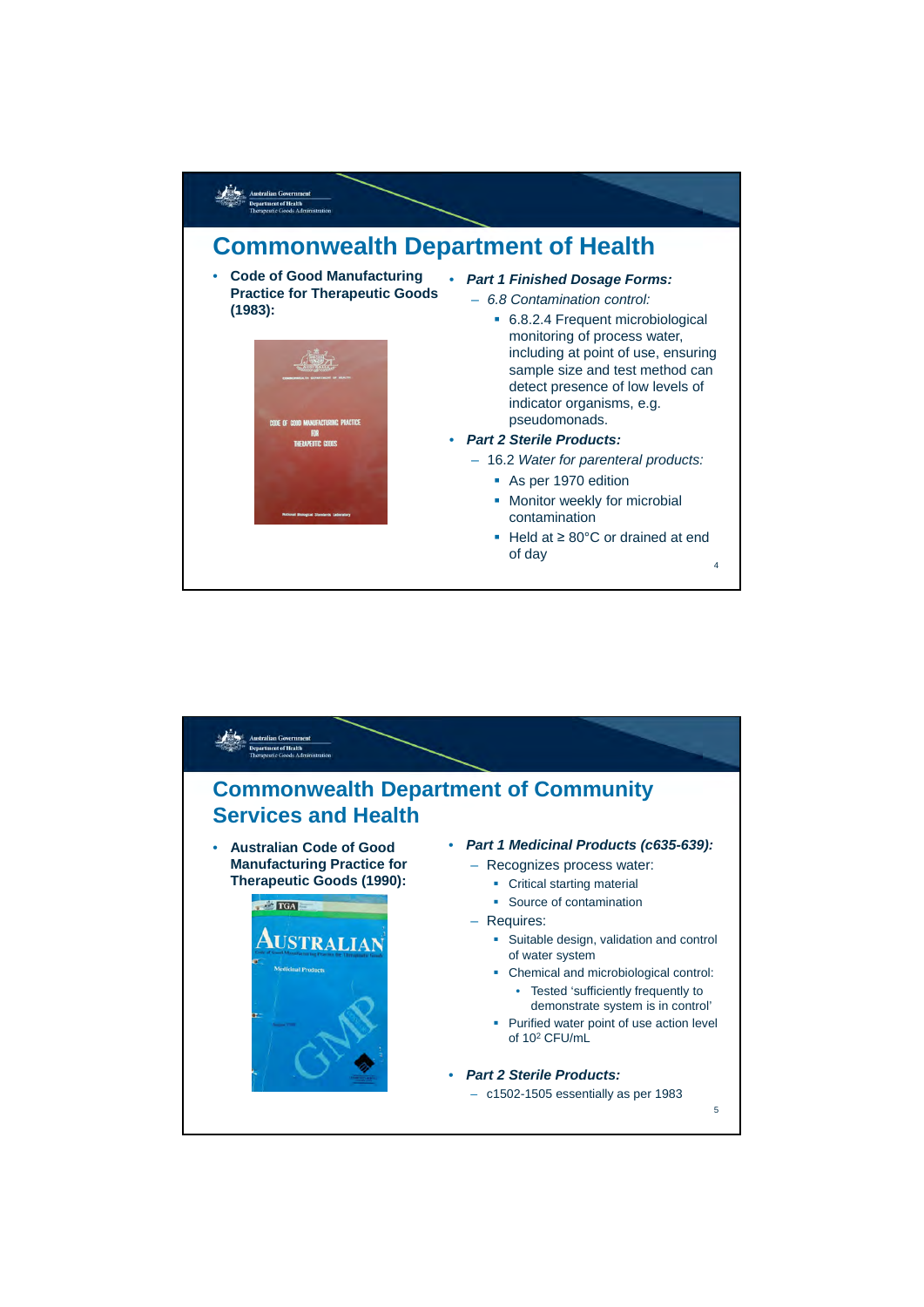

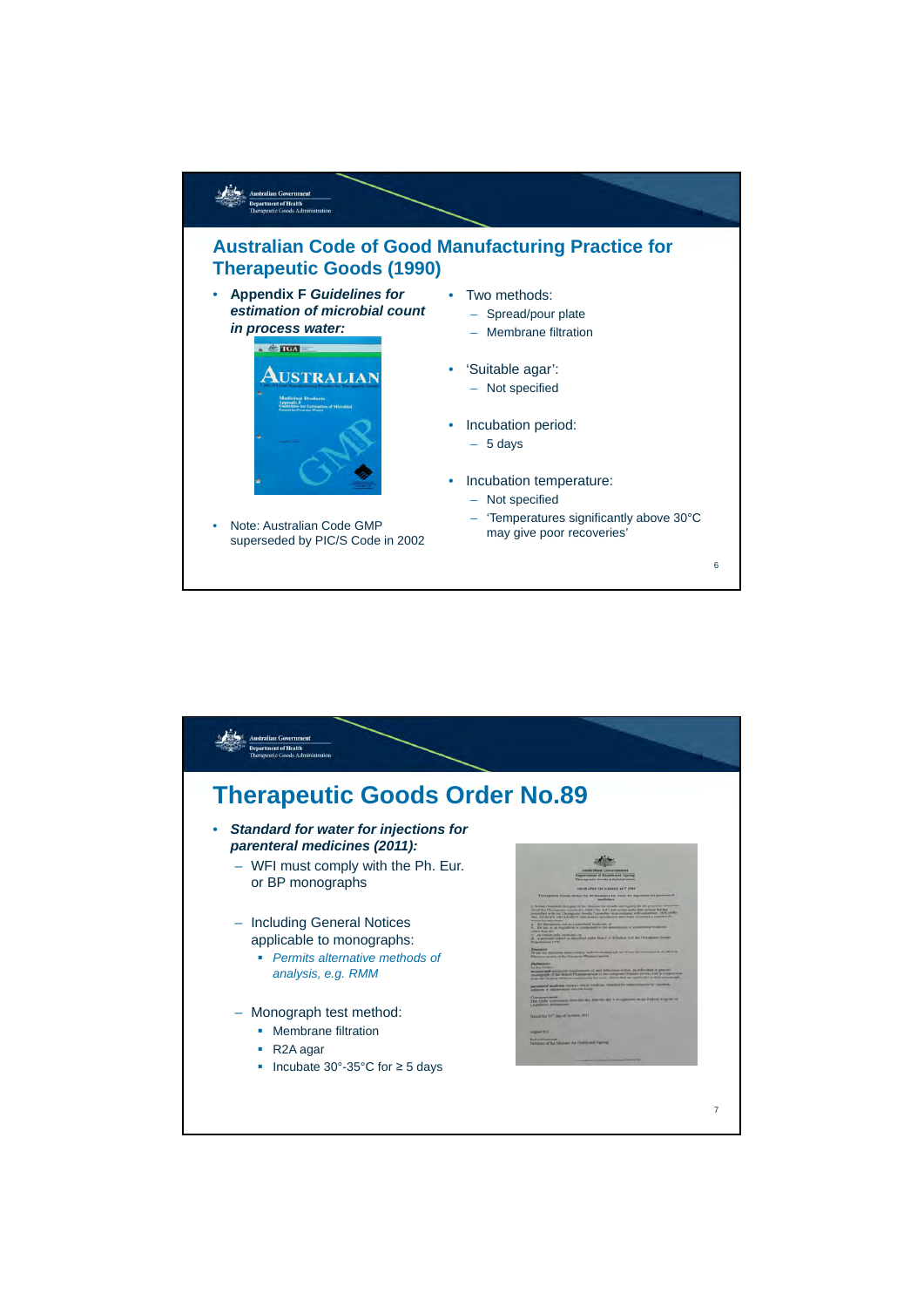

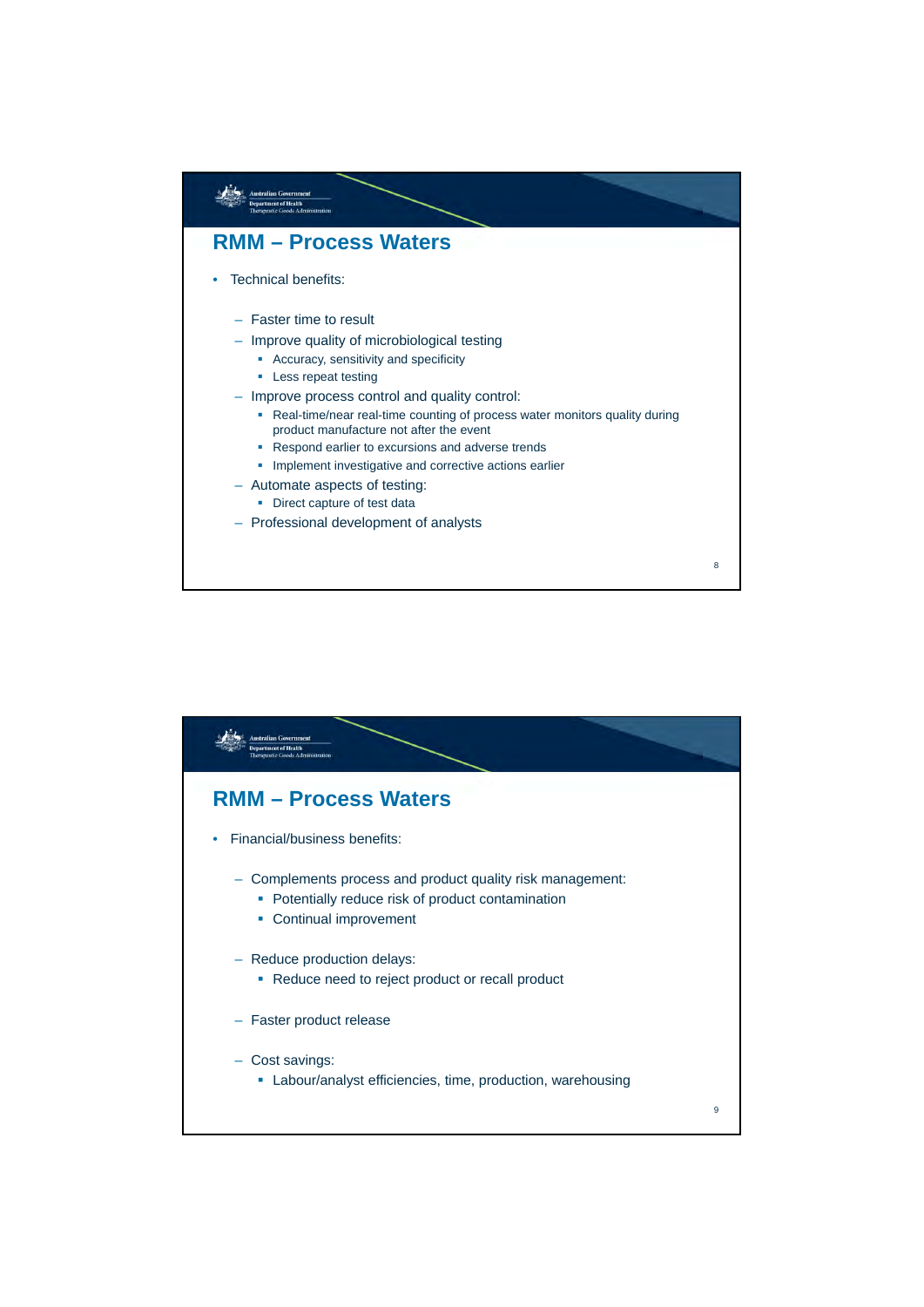

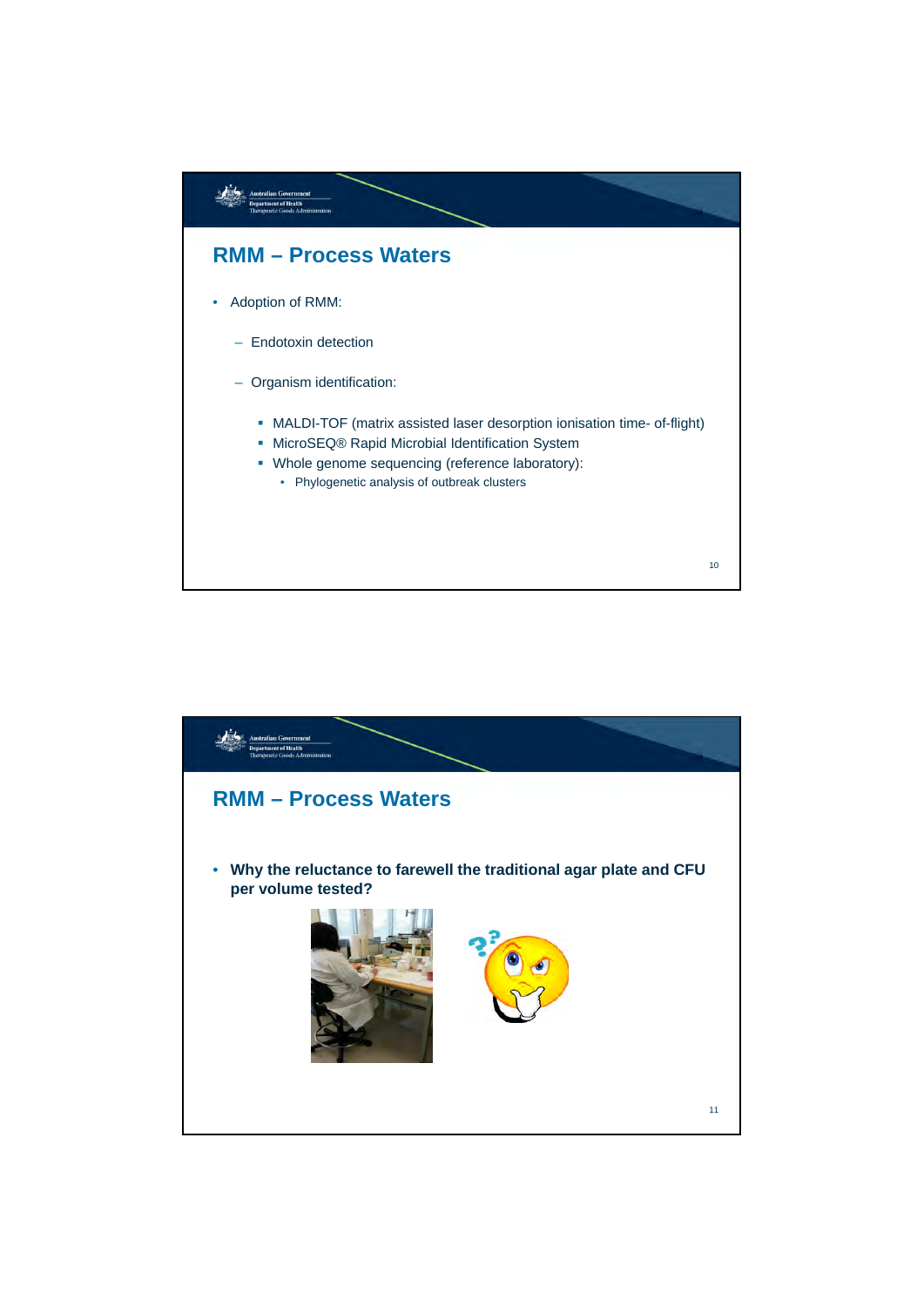